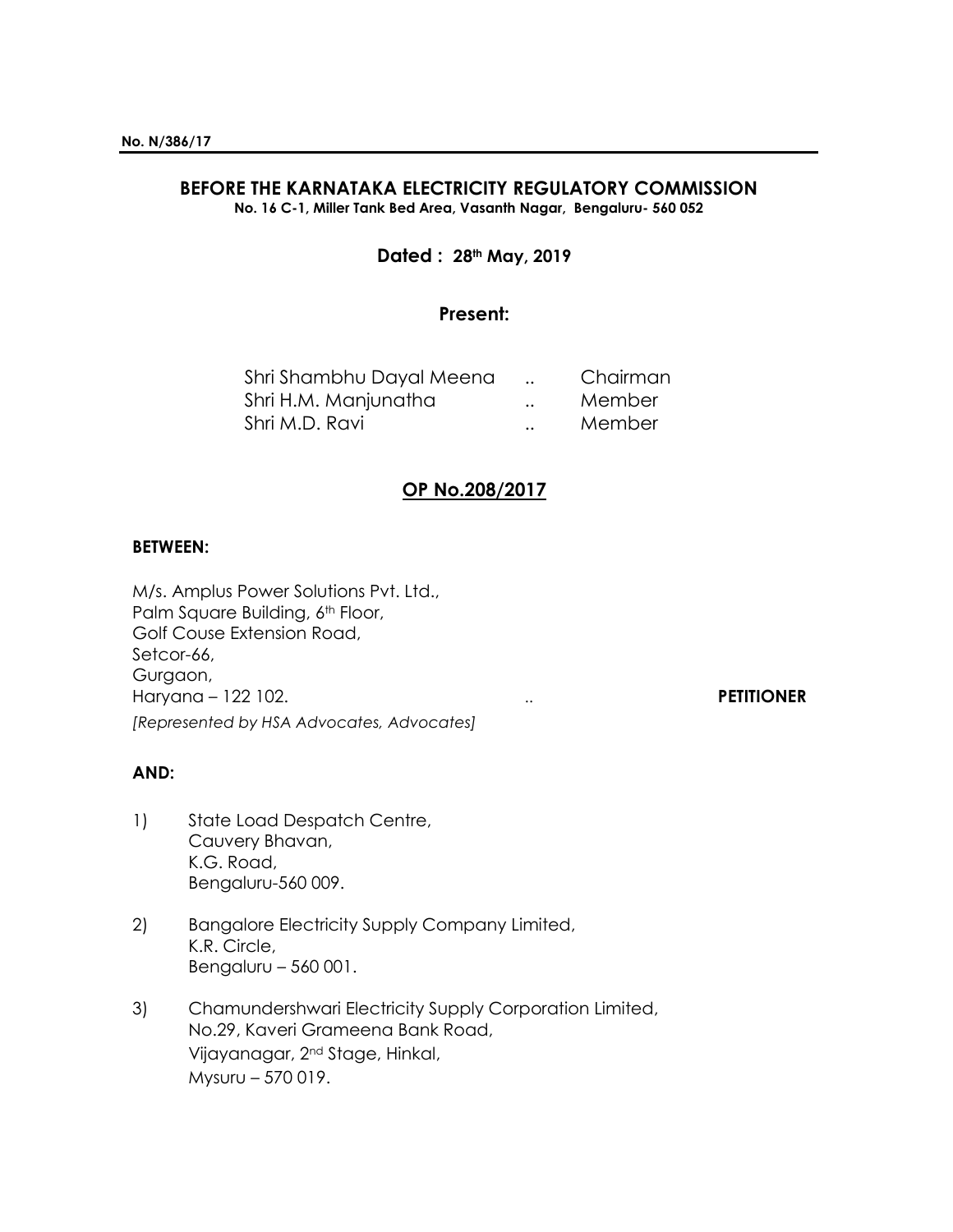4) Karnataka Power Transmission Corporation Limited, Cauvery Bhavan, K.G. Road, Bengaluru – 560 009. .. **RESPONDENTS** *[Respondents represented by Justlaw, Advocates]*

**\_\_\_\_\_\_\_\_\_\_\_\_\_\_\_\_\_\_\_\_\_\_\_\_\_\_\_\_\_\_\_\_\_\_\_\_\_\_\_\_\_\_\_\_\_\_\_\_\_\_\_\_\_\_\_\_\_\_\_\_\_\_\_\_\_\_\_\_\_\_\_\_\_\_\_\_\_\_\_\_\_\_\_\_\_\_\_\_\_\_\_\_\_\_\_\_\_\_\_\_**

- - - - - -

### **ORDERS**

- 1) In this Petition, the Petitioner has prayed for a direction against the Respondents, to pay, jointly and severally, for the energy injected into the Grid, from 18.04.2017 to 31.05.2017, relating to the period prior to the execution of the Wheeling and Banking Agreement (W&BA) dated 01.062017, from its Solar Power Project, at the APPC rate prevailing in FY 2107- 18, with interest at the rate of 12% per annum, and to pass such other Orders, as deemed fit in the facts and circumstances of the case. The Petitioner has filed the present Petition on 27.10.2017.
- 2) As per Form-B issued, the net energy exported to the Grid for the month of April, 2017 was 3,44,701 units and for the month of May, 2017 was 17,07,781 units.
- 3) The material facts, required for deciding the claim of the Petitioner, may be stated as follows:
- (a) The Petitioner has set up a 34.3 MW capacity Solar Power Project at the Solar Park of the Sagitaur Ventures India Pvt. Ltd., in Varavukaval Village,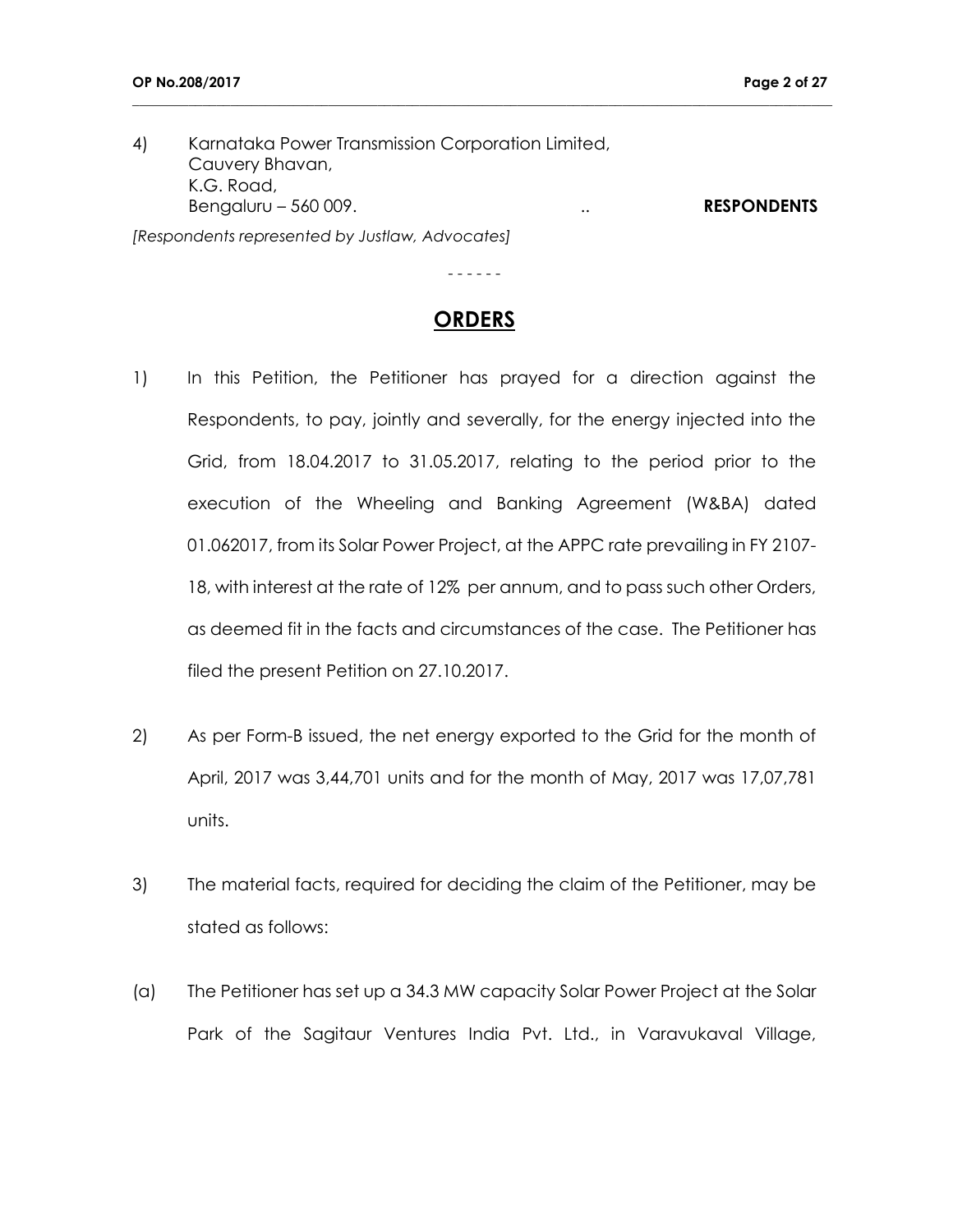Chellakere Taluk, Chitradurga District, on seeking permission as per the Government Order dated 30.01.2017.

- (b) On 08.03.2017, the Petitioner made an application to the  $1<sup>st</sup>$  Respondent-State Load Despatch Centre (SLDC), seeking long term open access for it 34.3 MW Solar Power Project. The 1st Respondent (SLDC), vide letter dated 10.03.2017 (ANNEURE – P2), informed the Petitioner to produce a valid evacuation approval, for processing its application.
- (c) The Government Order dated 30.01.2017 had mentioned the location of the Solar Power Project at "Varavukaval Village", Chellakere Tauk, Chitradurga District, but not at the "Solar Park of the Sagitaur Ventures India Pvt. Ltd., in Varavukaval Village."
- (d) The Petitioner obtained the Corrigendum dated 31.03.2017, issued by the Government of Karnataka, to read the location of the Solar Power Project of the Petitioner as the "Solar Park of the Sagitaur Ventures India Pvt. Ltd., Village in Varavukaval Village" in the Government Order dated 30.01.2017, instead of "Varavukaval Village", as mentioned earlier.
- (e) The Corrigendum dated 31.03.2017 was produced before the 1st Respondent (SLDC) on 03.04.2017 (ANNEXURE – P4) and a request was made to process the grant of open access for wheeling the energy from the Solar Power Project.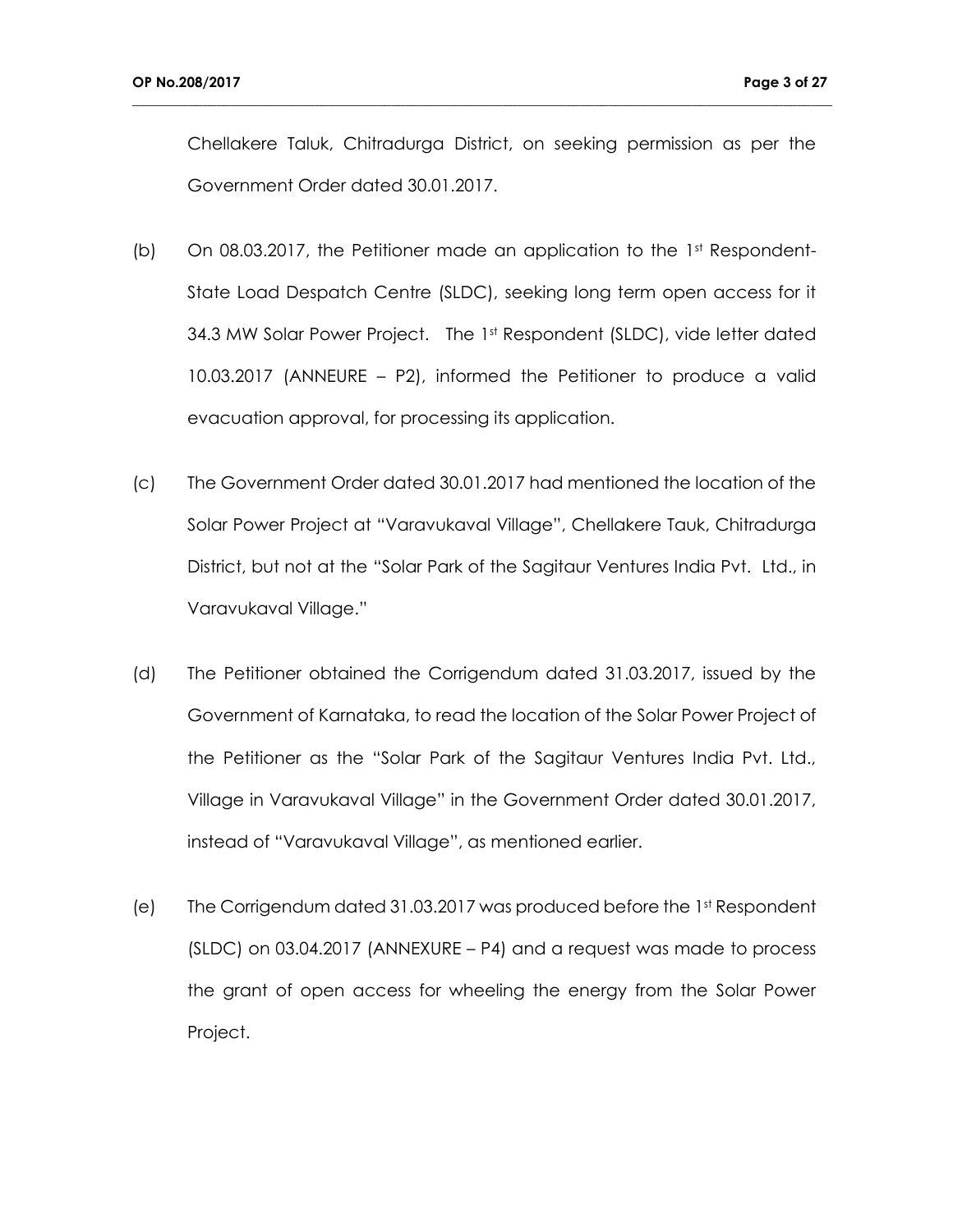(f) On receipt of the Corrigendum dated 31.03.2017, the Chief Engineer (Ele) (Planning and Co-ordination) of the 4th Respondent - Karnataka Power Transmission Corporation Limited (KPTCL) issued, on 31.03.2017 itself, the provisional interconnection approval for the First Phase of the 8 MW capacity out of the total capacity of 34.3 MW of the Solar Power Project of the Petitioner. On the same day, the Petitioner also obtained the electrical safety approval, pertaining to the 8 MW Solar Power Project, from the Electrical Inspectorate, and thereafter, on the same day, the 8 MW capacity Solar Power Project of the Petitioner was commissioned to the Thallak Switchyard.

- (g) The Second Phase of the 8 MW Solar Power Project of the Petitioner was commissioned on 13.05.2017, after obtaining the provisional interconnection approval dated 12.05.2017, electrical safety approval dated 05.05.2017 issued by the Electrical Inspectorate.
- (h) Subsequent to the commissioning of the First Phase of the 8 MW Solar Power Project, the 1st Respondent (SLDC), vide letter dated 05.05.2017 (ANNEXURE- P6) conveyed approval for the open access, to wheel the energy to the two non-captive HT consumers in the jurisdiction of the Chamundeshwari Electricity Supply Corporation Limited (CESC) and the Bangalore Electricity Supply Company Limited (BESCOM), from the 34.3 MW Solar Power Project of the Petitioner, on such terms and conditions, as stated therein.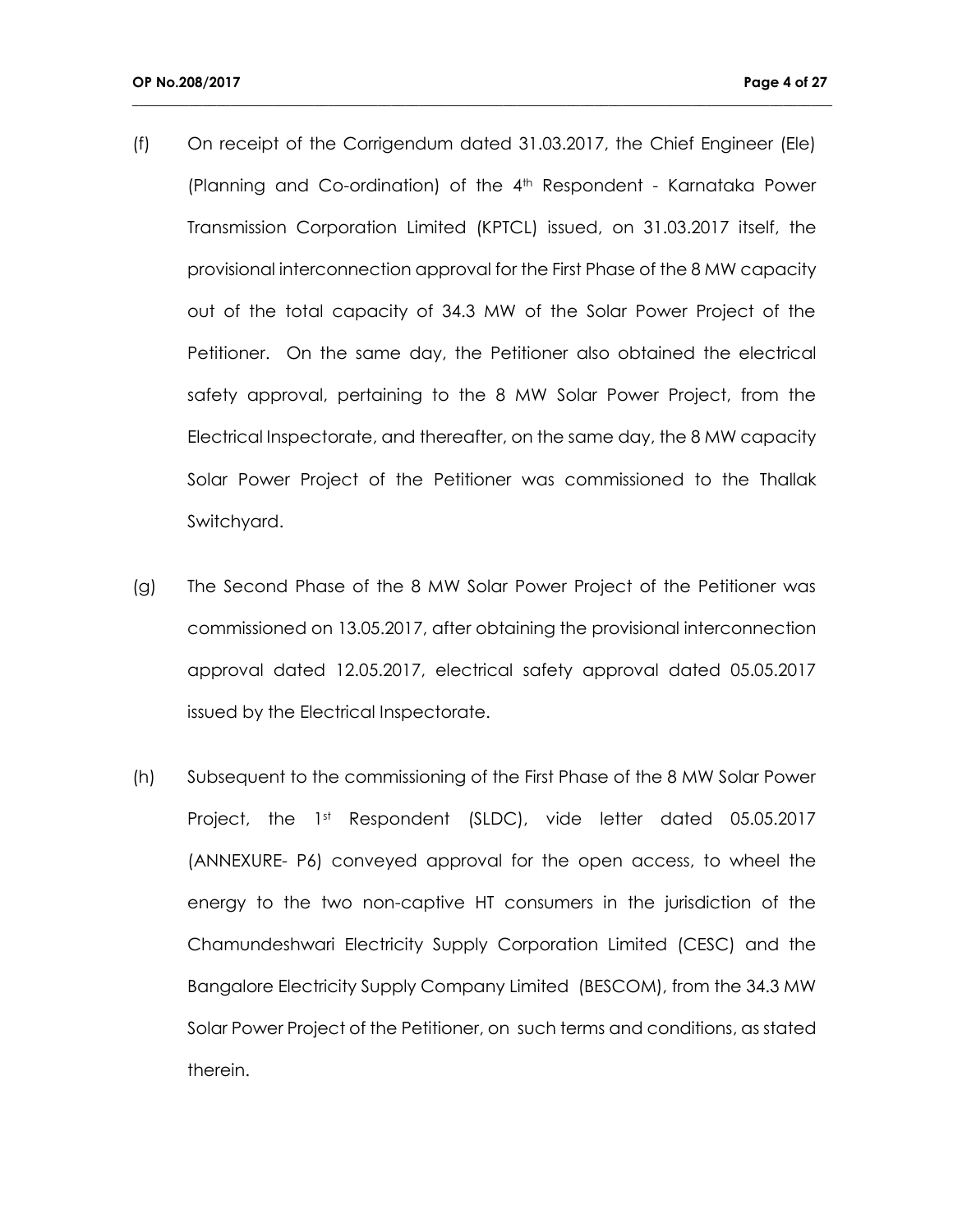(j) The Petitioner submitted the W&BA to the 2nd Respondent (BESCOM) on 06,05.2017, with a covering letter date 05.05.2017 (ANNEXURE – P7). The W&BA dated 01.06.2017 (ANNEXURE – P8) is shown to have been executed by the Petitioner and the 2<sup>nd</sup> Respondent (BSCOM) and the 4<sup>th</sup> Respondent (KPTCL). The energy injected on and from 01.06.2017 has been accounted for, towards wheeling and banking transaction.

- (k) Subsequent to the commissioning of the 1st and 2nd Phases of the Solar Power Project, the energy was being injected into the Grid, with effect from 31.03.2017 and 13.05.2017, respectively. However, only the energy injected from 01.06.2017 has been taken into consideration for wheeling and banking. The claim of the Petitioner relates to injection of energy during the period prior to the date of execution of the W&BA dated 01.06.2017.
- (l) The Petitioner has contended that, the date of filing of its application, for grant of open access, could be taken as 03.04.2017, i.e., the date on which it produced the Corrigendum issued by the Government of Karnataka. According to the Petitioner, the open access should have been granted within fifteen days from 03.04.2017, i.e., on or before 18.04.2017. Therefore, the Petitioner has claimed that, the power injected from 18.04.2017 to 31.05.2017 is to be compensated.
- (m) The energy injected into the Grid from the Solar Power Project of the Petitioner for the above-said period has been utilized by the  $2<sup>nd</sup>$  Respondent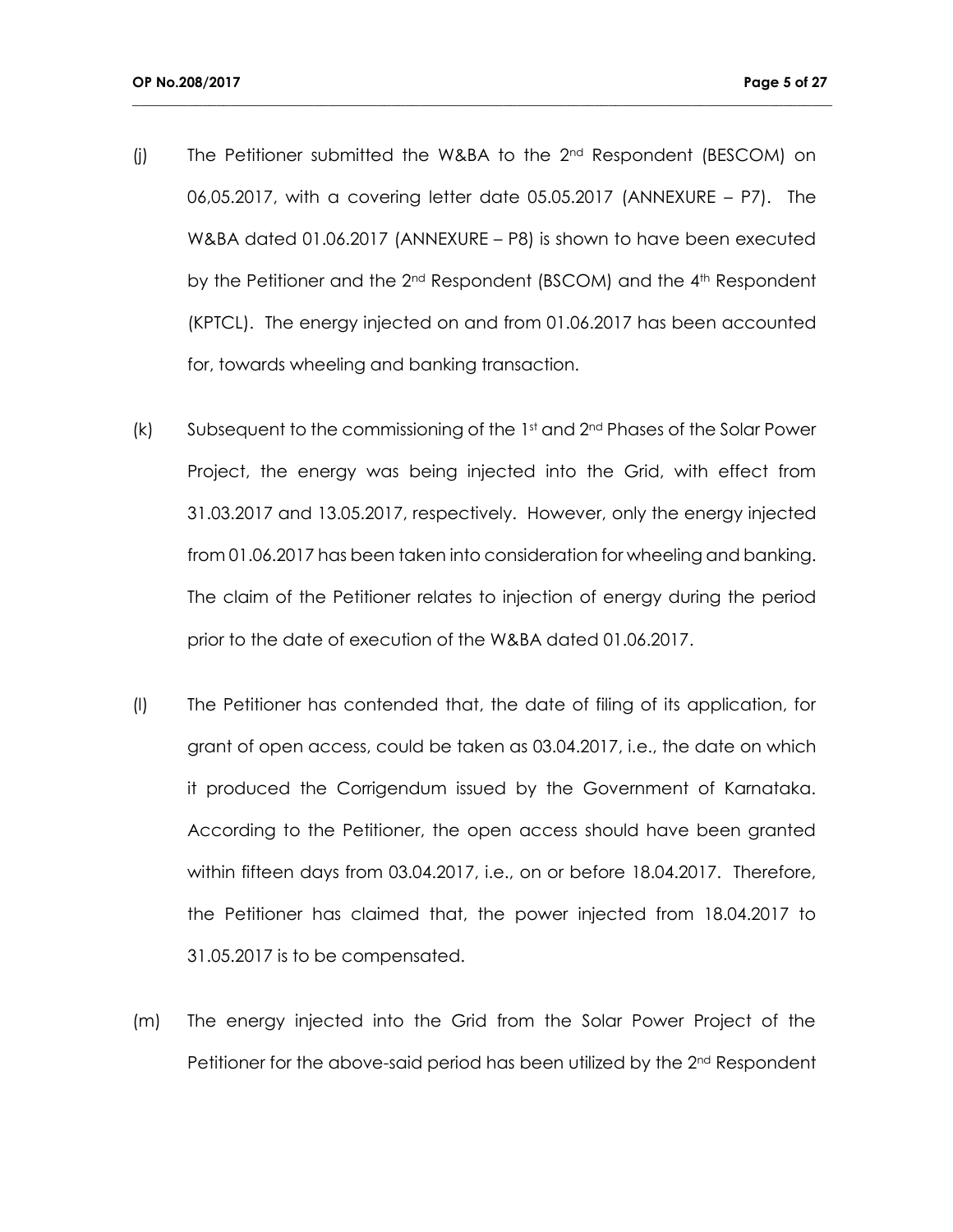(BESCOM), by supplying the same to its consumers. Thus, the Petitioner has demanded for compensation for the energy injected during the months of April and May, 2017, as per the letter dated 10.07.2017, claiming compensation at the APPC rate and also has sent two more such letters on 02.08.2017 and 28.08.2017, respectively, but without any response from the 2nd Respondent (BESCOM).

- (n) The Petitioner has urged the following grounds for claiming compensation for the energy injected into the Grid, for the period from 18.04.2017 to 17.05.2017:
	- (i) That, its application for open access may be taken as 'dully filed' on 03.04.2017, the date on which the Petitioner has produced the Corrigendum dated 31.03.2017, in response to the 1st Respondent (SLDC)'s letter dated 10.03.2017. It is urged that, as per Clauses 6 and 7 of Regulation 9 of the KERC (Terms and Conditions for Open Access) (3rd Amendment) Regulations, 2015 [Amended Open Access Regulations, 2015], the 1st Respondent (SLDC) should have granted open access within fifteen days from 03.04.2017, i.e., on or before 18.04.2017. However, the open access was granted on 05.05.2017 and thereby, there was an unexplained and inordinate delay of sixteen days in granting the open access. Therefore, the Petitioner has claimed compensation for the energy injected into the Grid and utilized by the 2<sup>nd</sup> Respondent (BESCOM), for the period from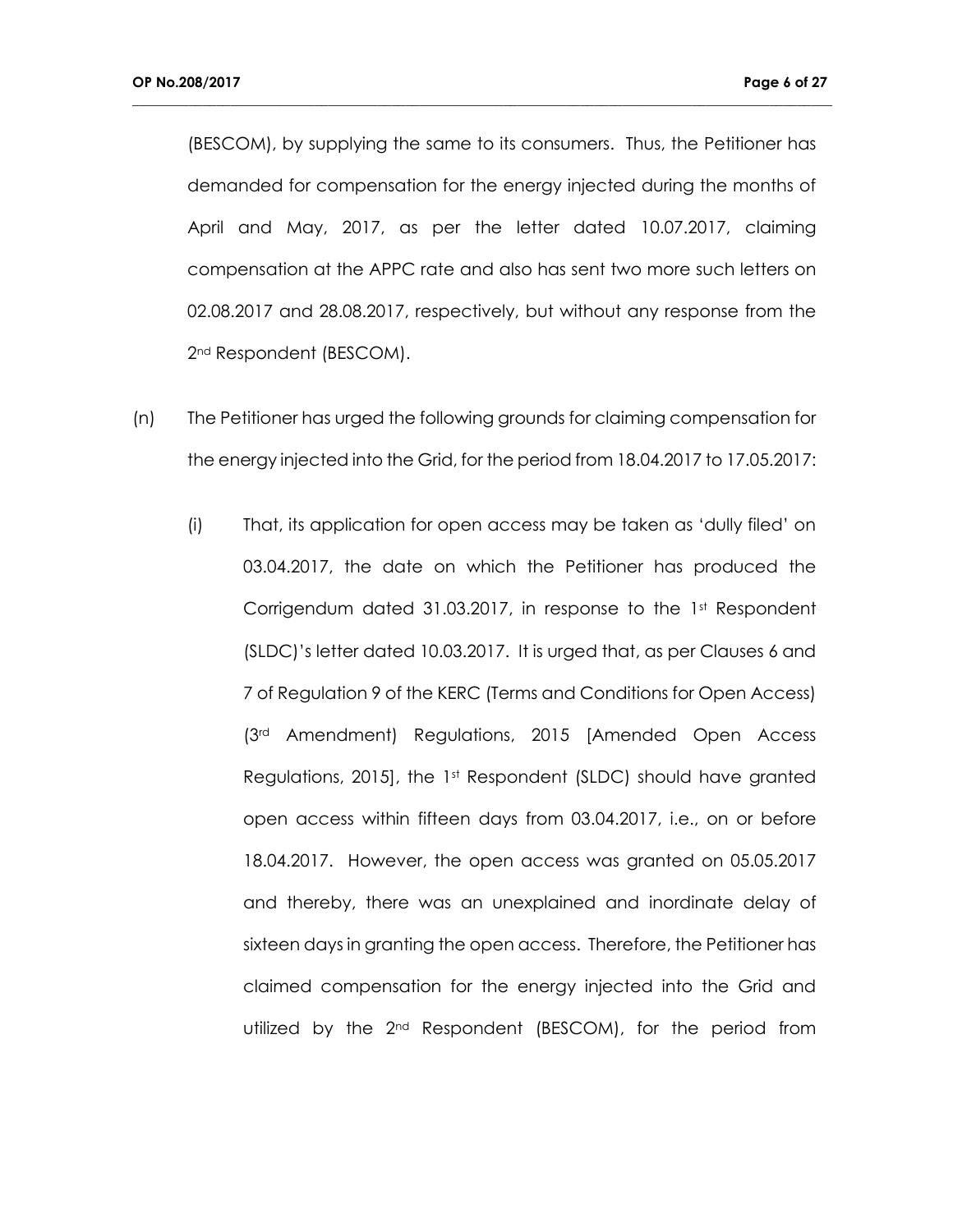18.04.2017 to 05.05.2017, on the ground of delay in granting open access;

- (ii) Further, it is urged that, Clause 10 of Regulation 9 of the Amended Open Access Regulations, 2015, provides that, the 'Effective Date' for the wheeling of electricity is the date when the W&BA is submitted by the Petitioner to the relevant Distribution Licensee. The Petitioner had submitted the draft W&BA on 05.05.2017 to the 2<sup>nd</sup> Respondent (BESCOM) and therefore, as per Clause 10 of Regulation 9 of the Amended Open Access Regulations, 2015, 05.05.2017 becomes the 'Effective Date' for commencement of the operation of wheeling of electricity. Therefore, it is urged that the Petitioner is to be allowed compensation for the energy injected into the Grid from 05.05.2017, till the W&BA was formally considered to be executed on 01.06.2017 (i.e., for the period from 05.05.2017 to 31.05.2017), which has been utilized by the 2nd Respondent (BESCOM);
- (iii) Alternatively, the Petitioner has also relied upon Section 70 of the Indian Contract Act, 1872. In support of this contention, the Petitioner has relied upon the case of *Jocil Ltd., Vs Southern Power Distribution Company of Andhra Pradesh,* reported in 2008 ELR (APTEL) 0829, and also the *Fortune Five Hydel* case, in Appeal No.123 of 2015 (*Hubli Electricity Supply Company Limited Vs Fortune Five Hydel Projects Pvt. Ltd., & another*), decided by the Hon'ble Appellate Tribunal for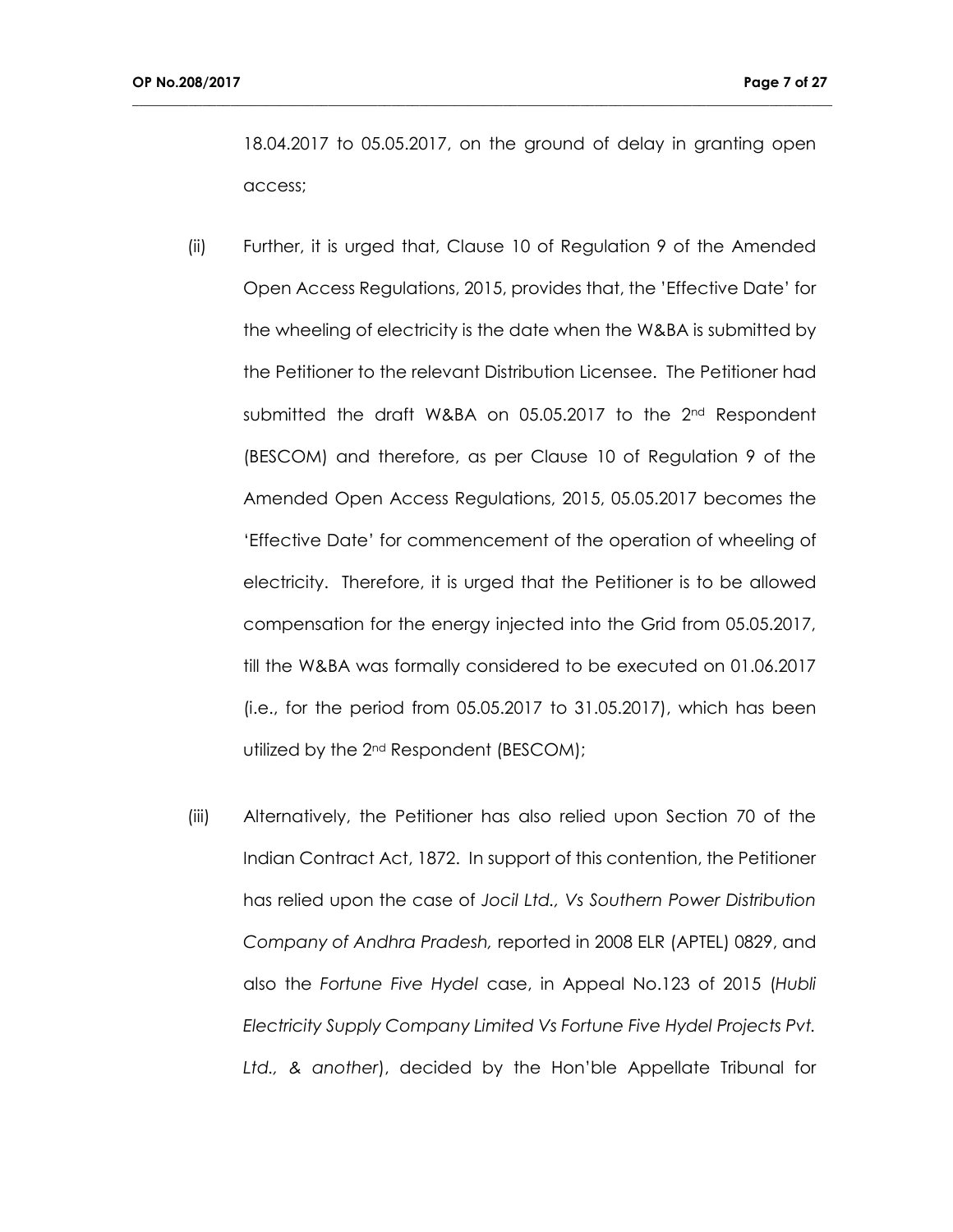Electricity (ATE) on 12.05.2016. The Petitioner has also relied upon some other similar cases decided by the Hon'ble ATE.

4) Upon Notice, the Respondents have appeared through their counsel. The 2<sup>nd</sup> Respondent (BESCOM) has filed its Statement of Objections and the other Respondents have filed a common Statement of Objections. The grounds of defence urged in the statement of Objections filed by the 2nd Respondent (BESCOM) and the other Respondents are one and the same and they opposed the claim of the Petitioner on the following grounds:

**\_\_\_\_\_\_\_\_\_\_\_\_\_\_\_\_\_\_\_\_\_\_\_\_\_\_\_\_\_\_\_\_\_\_\_\_\_\_\_\_\_\_\_\_\_\_\_\_\_\_\_\_\_\_\_\_\_\_\_\_\_\_\_\_\_\_\_\_\_\_\_\_\_\_\_\_\_\_\_\_\_\_\_\_\_\_\_\_\_\_\_\_\_\_\_\_\_\_\_\_**

(a) That, the question of giving credit for the energy supplied, prior to the date of execution of the W&BA, would not arise. That, there is no question of paying any compensation for the energy injected into the Grid, as there was no contract between the parties for purchase of energy or for wheeling and banking of energy. There is a bar on the Distribution Licensee from purchasing the power, in the absence of an Agreement, duly approved by the Commission. When there is a specific bar on the purchase of electricity in the absence of an Agreement, the question of directing payment for the same, at a particular rate, would not arise. The question of making payments for the energy injected, in the absence of any Schedule or a Power Purchase Agreement (PPA), would not arise, as held in by the Hon'ble ATE in Appeal No.123/2010, in the case of *M/s. Indo Rama Synthetics (I) Ltd. Vs MSERC*, decided on 16.05.2011, and in Appeal No.120/2016, in the case of *Kamachi Sponge & Power Corporation Ltd. Vs TANGEDCO & Others*, decided on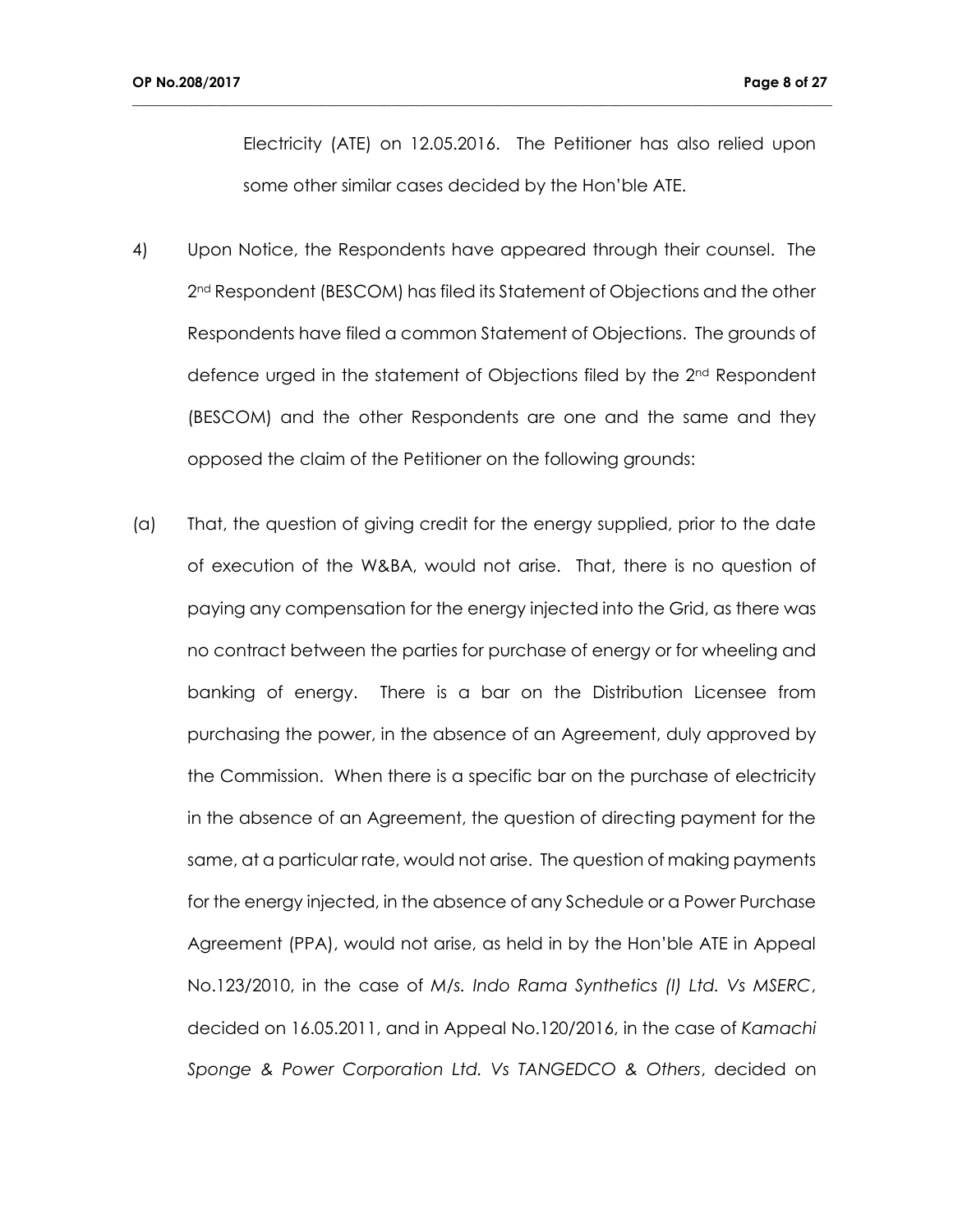08.05.2017. The Petitioner has injected the energy, unauthorizedly and is not entitled to any payment for the same.

- (b) That, it would be pertinent to note that, the unscheduled energy cannot be effectively utilized. When a generator injects energy without a Schedule, the Utility is not in a position to make effective use of such energy, as most often, the said energy is injected without intimation. If payment for such energy is directed to be made, it would adversely affect the interest of the Electricity Supply Companies (ESCOMs), as all the generators would resort to injecting unscheduled energy into the Grid and claim payment for the same. The Petitioner cannot take advantage of its wrongful action of injecting unscheduled energy into the Grid.
- (c) That, it can also be noted that, the electrical energy, injected into the Grid, cannot be stored and it would be consumed, instantly and there would be no option for the Respondents either to accept or reject the said energy. Therefore, the contention of the Petitioner that, the Respondent, by utilizing the energy injected into the Grid by the Petitioner and not making payment for the same, is unjustly enriching itself and is making wrongful gain at the cost of the Petitioner, is untenable. Such injection of power into the Grid is detrimental to the Grid discipline.
- (d) That, the provisional interconnection approvals dated 31.03.2017 and 12.05.2017, issued before synchronization, would clearly prohibit the injection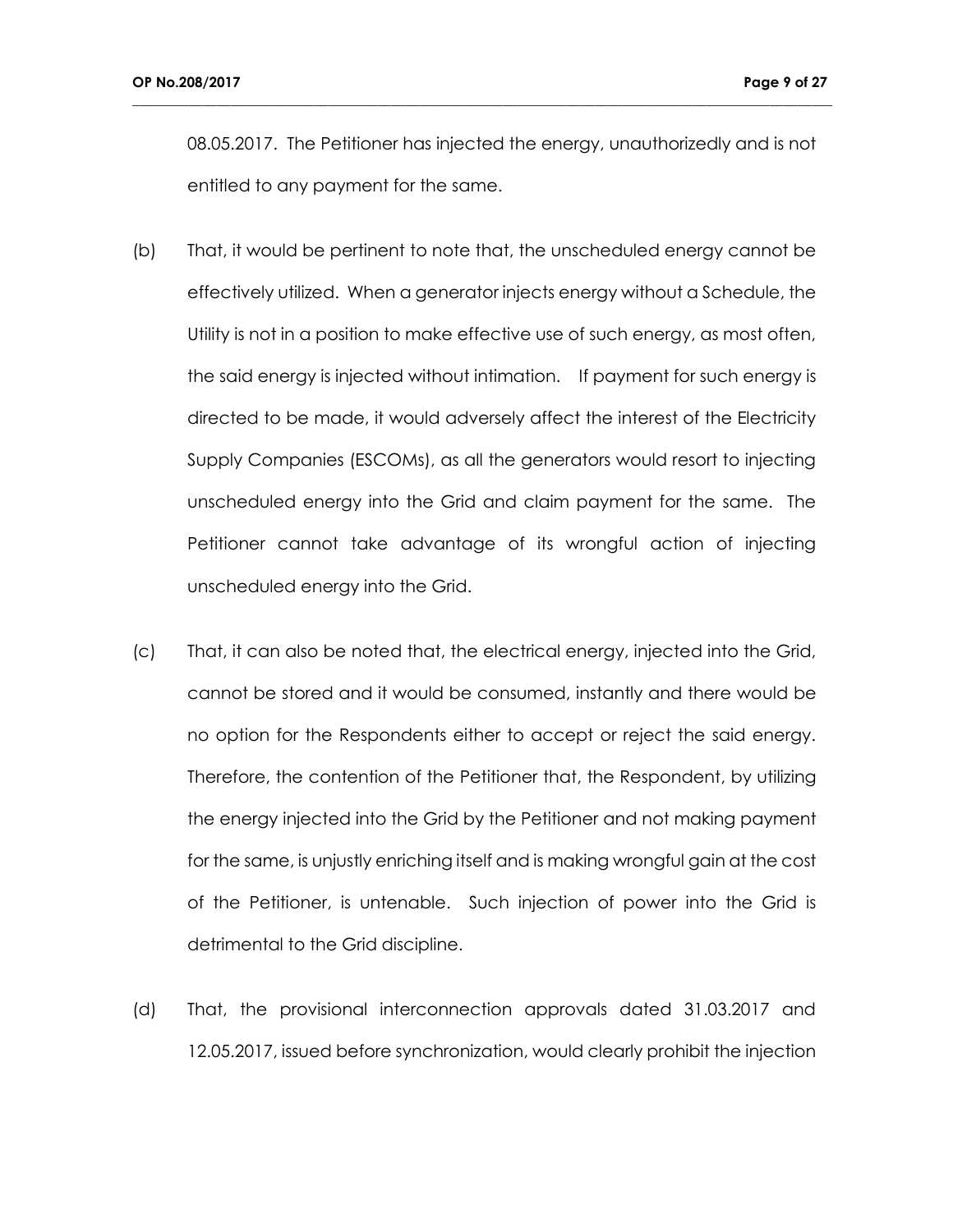of power into the Grid, without any approval from the KPTCL / SLDC and without there being any commercial Agreement.

- (e) That, soon after the filing of the application for grant of open access, on 08.03.2017, the Petitioner was directed on 10.03.2017 to submit the evacuation approval. The Petitioner has sought for the wheeling and banking for the total capacity of 34.3 MW of power. However, the interconnection approvals were given for different capacities, on different dates and the entire capacity of 34.3 MW was interconnected only on 11.08.2017.
- (f) That, the averments made in the various paragraphs of the Petition, attributing negligence and delay on the part of the Respondents, are denied. The Respondents have, therefore, prayed for dismissal of the Petition.
- 5) We have heard the arguments of the learned counsel for the parties. From the facts of the case and the submissions made by the parties, the following Issues would arise, for our consideration:
	- (1) Whether the Petitioner is entitled to compensation for the energy injected between 18.04.2017 and 05.05.2017, on the ground that there was an inordinate delay of 16 (sixteen) days in granting the open access?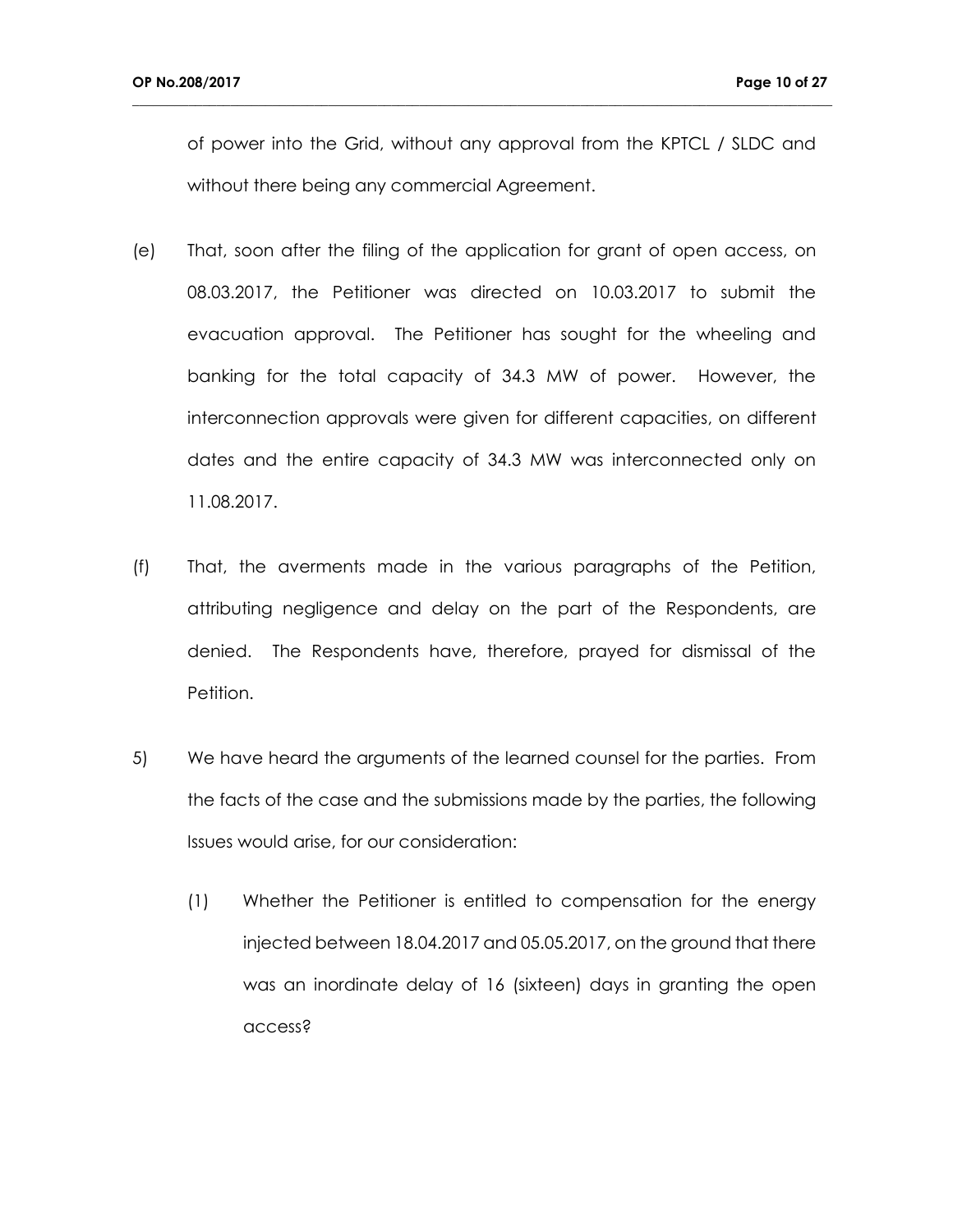(2) Whether the Petitioner is entitled to compensation for the energy injected between 06.05.2017 and 31.05.2017, as per Clause 10 of Regulation 9 of the Amended Open Access Regulations, 2015?

- (3) Whether the Petitioner is entitled to compensation for the energy injected into the Grid during the period prior to the date of commencement of wheeling, on the principles stated in Section 70 of the Indian Contract Act, 1872?
- (4) What Order?
- 6) After considering the submissions of the parties and the pleadings and material on record, our findings on the above Issues are as follows:
- 7) **ISSUE No.(1):** *Whether the Petitioner is entitled to compensation for the energy injected between 18.04.2017 and 05.05.2017, on the ground that there was an inordinate delay of 16 (sixteen) days in granting the open access?*
	- **ISSUE No.(2):** *Whether the Petitioner is entitled to compensation for the energy injected between 06.05.2017 and 31.05.2017, as per Clause 10 of Regulation 9 of the Amended Open Access Regulations, 2015?*
- (a) It is convenient to dispose of Issue Nos.(1) and (2), at a stretch. Therefore, these two Issues are taken up together.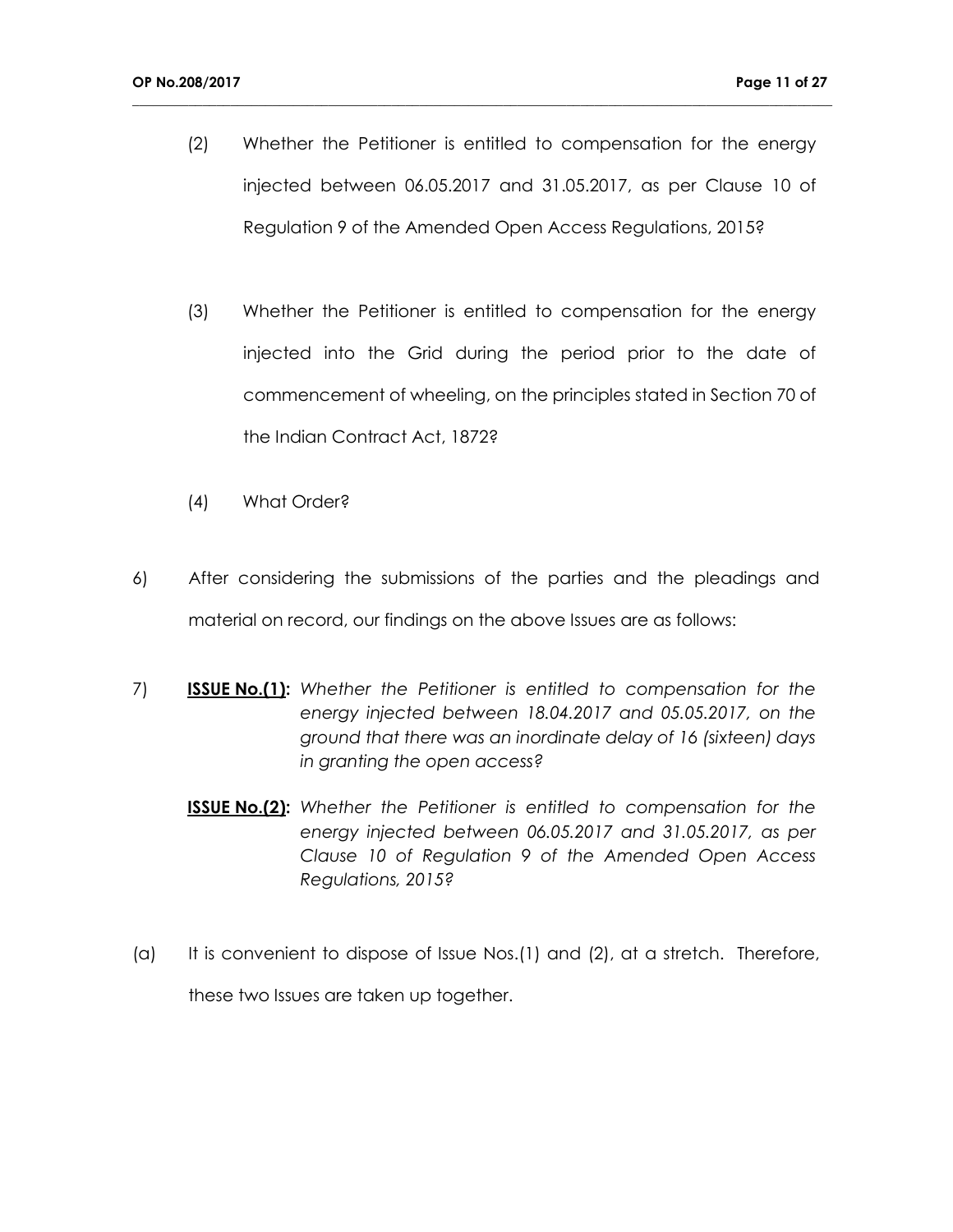(b) Before dealing with the facts, we may note the relevant Clauses 1 to 10 of

**\_\_\_\_\_\_\_\_\_\_\_\_\_\_\_\_\_\_\_\_\_\_\_\_\_\_\_\_\_\_\_\_\_\_\_\_\_\_\_\_\_\_\_\_\_\_\_\_\_\_\_\_\_\_\_\_\_\_\_\_\_\_\_\_\_\_\_\_\_\_\_\_\_\_\_\_\_\_\_\_\_\_\_\_\_\_\_\_\_\_\_\_\_\_\_\_\_\_\_\_**

Regulation 9 of the Amended Open Access Regulations, 2015, which read

thus:

### *"9. Procedure for grant of Open Access other than Day Ahead Transactions.-*

*(1) An application for grant of open access, in the format specified by the Nodal Agency and approved by the Nodal Agency with all the required particulars, by intending open access customer along with, an undertaking that he has not entered into Power Purchase agreement (PPA) or any other bilateral agreement for the capacity (quantum of power) for which open access is sought and payment of a non-refundable processing fee of five thousand rupees for long-term open access and one thousand rupees for short-term open access.*

 *Provided that an application for a short-term open access, in respect of power plant(s) or its/their generating unit(s) which is or are yet to be commissioned, shall be made not before two months prior to the commissioning of such power plant(s) or its/their generating unit(s).*

 *Provided also that an application for long-term open access shall be accompanied by a Bank Guarantee (BG) of ten thousand rupees per MW and shall be kept valid and subsisting till the signing of agreement for wheeling of electricity and such BG shall be encashed by the Nodal Agency, if the application is withdrawn by the applicant prior to the signing of such agreement and on signing of the agreement for wheeling of electricity, the BG shall be returned immediately to the applicant by the Nodal Agency.*

 *Provided further that in cases where after being granted open access pursuant to an application filed, there is any material change in the location of the injection point or a change by more than ten percent in the quantum of power to be interchanged using the intra-*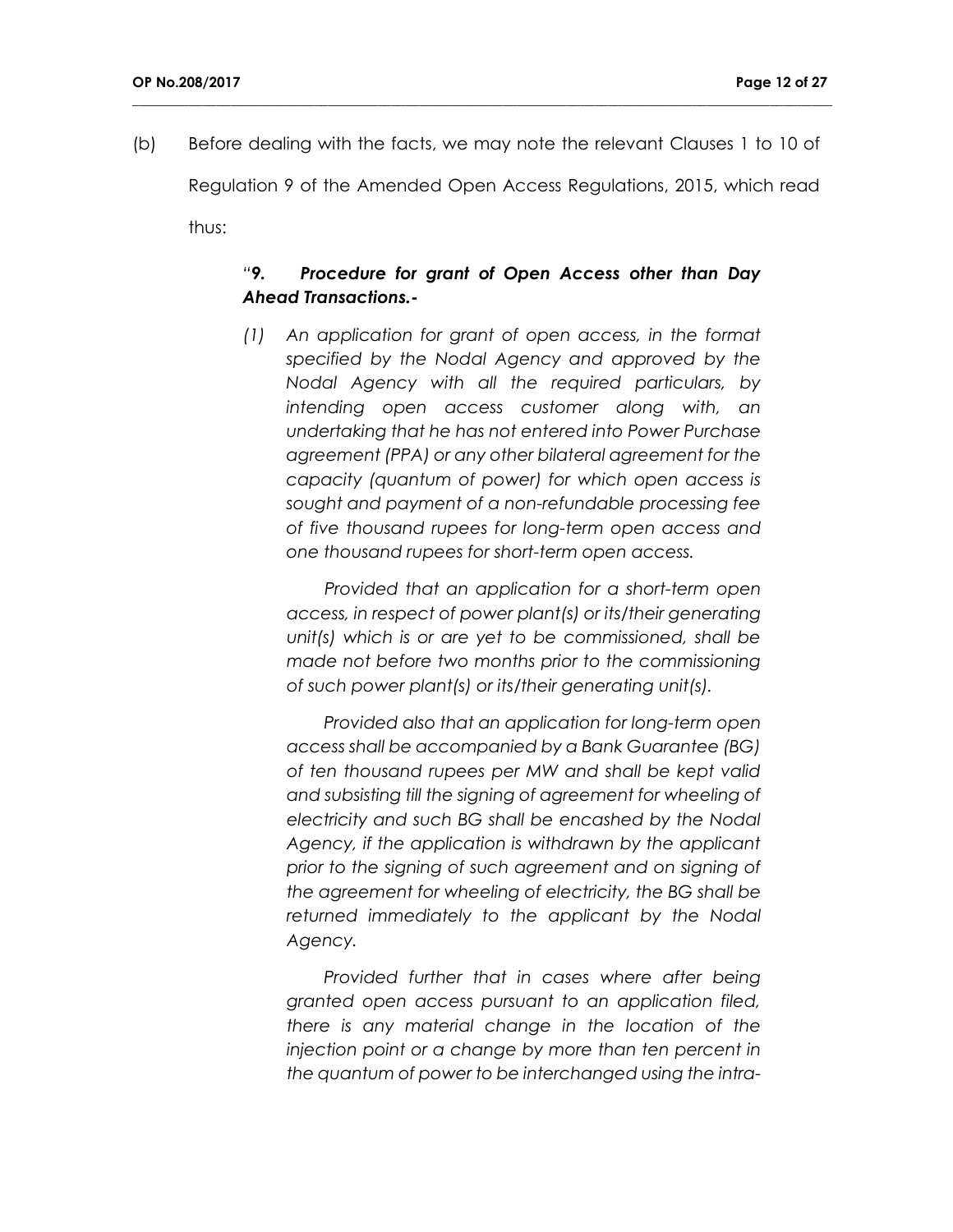*State transmission and distribution system, a fresh application shall be made for the entire capacity to ascertain the system availability and such application shall be accompanied by relevant documents, application fees and in case of long-term open access with required bank guarantee for the additional capacity and in case the additional capacity sought for cannot be accommodated in the existing network, the applicant is entitled for open access to the extent of his original allotment.*

- *(2) The nodal agency shall acknowledge the receipt of the application, only if the application is complete and accompanied by the relevant documents and fees, by email or fax, in addition to any other usually recognized mode of communication, by the end of working hours of the following working day and where the application is submitted in person, the acknowledgment shall be provided at the time of such submission.*
- *(3) Where any application is rejected for any deficiency o defect, the same shall be communicated in writing to the applicant within the time specified above, indicating the deficiency or defect and the application fees and Bank Guarantee, if submitted, shall be returned to the applicant and in such cases a fresh application shall be made by the applicant after curing the deficiency or defect.*
- *(4) The Nodal Agency, in order to ascertain the system availability and subsistence of any PPA for the capacity applied for open access shall forward an application received on any day to the concerned licensee(s) by email or fax, in addition to any other usually recognized mode off communication, within two working days from the date of receipt of such application.*
- *(5) The concerned licensee(s) shall acknowledge the receipt of the application by e-mail or fax, by the end of working hours of the following working day.*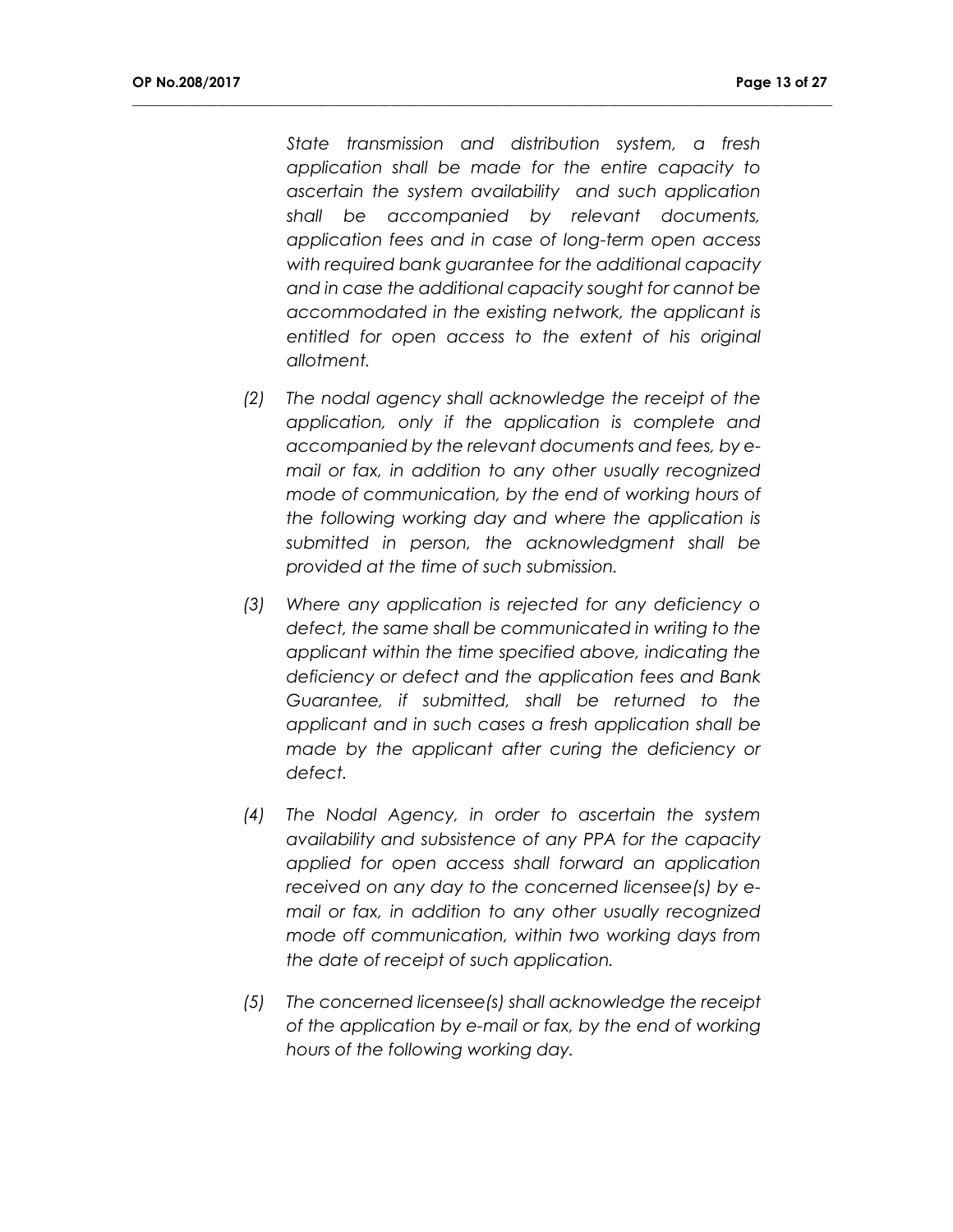*(6) Based on the system studies or otherwise, the licensee(s) concerned, after ascertaining the availability of network capacity and the subsistence of any PPA for the capacity applied for open access, shall communicate by e-mail or*  fax, in addition to any other usually recognized mode of *communication, his concurrence or otherwise for the open access to the Nodal Agency within the time schedule:*

**\_\_\_\_\_\_\_\_\_\_\_\_\_\_\_\_\_\_\_\_\_\_\_\_\_\_\_\_\_\_\_\_\_\_\_\_\_\_\_\_\_\_\_\_\_\_\_\_\_\_\_\_\_\_\_\_\_\_\_\_\_\_\_\_\_\_\_\_\_\_\_\_\_\_\_\_\_\_\_\_\_\_\_\_\_\_\_\_\_\_\_\_\_\_\_\_\_\_\_\_**

- *(i) Short term open access – Within five working days from the date of receipt of application from Nodal Agency.*
- *(ii) Long term open access – Within fifteen working days from the date of receipt of application from Nodal Agency.*

 *Provided that in cases of long term open access, if augmentation to the existing system is required, the time required and the probable date by which open access will be granted shall be intimated to the applicant within the above time schedule.*

 *Provided further that the system studies at the injection point to ascertain the availability is not required for an existing generator who was already injecting power into the licensee(s) network under PPA or otherwise, subject to the condition that there is no additional injection beyond the capacity that was being injected earlier.*

 *Provided also that the system studies at the drawal point to ascertain the availability is not required for a consumer of the licensee availing open access, subject to he furnishing an undertaking that, he would not exceed the contract demand specified in his supply agreement with the licensee even after opting for open access.* 

 *Provided also that if the licensee concerned fails to communicate his concurrence or otherwise within the time schedule specified above, it shall be deemed that*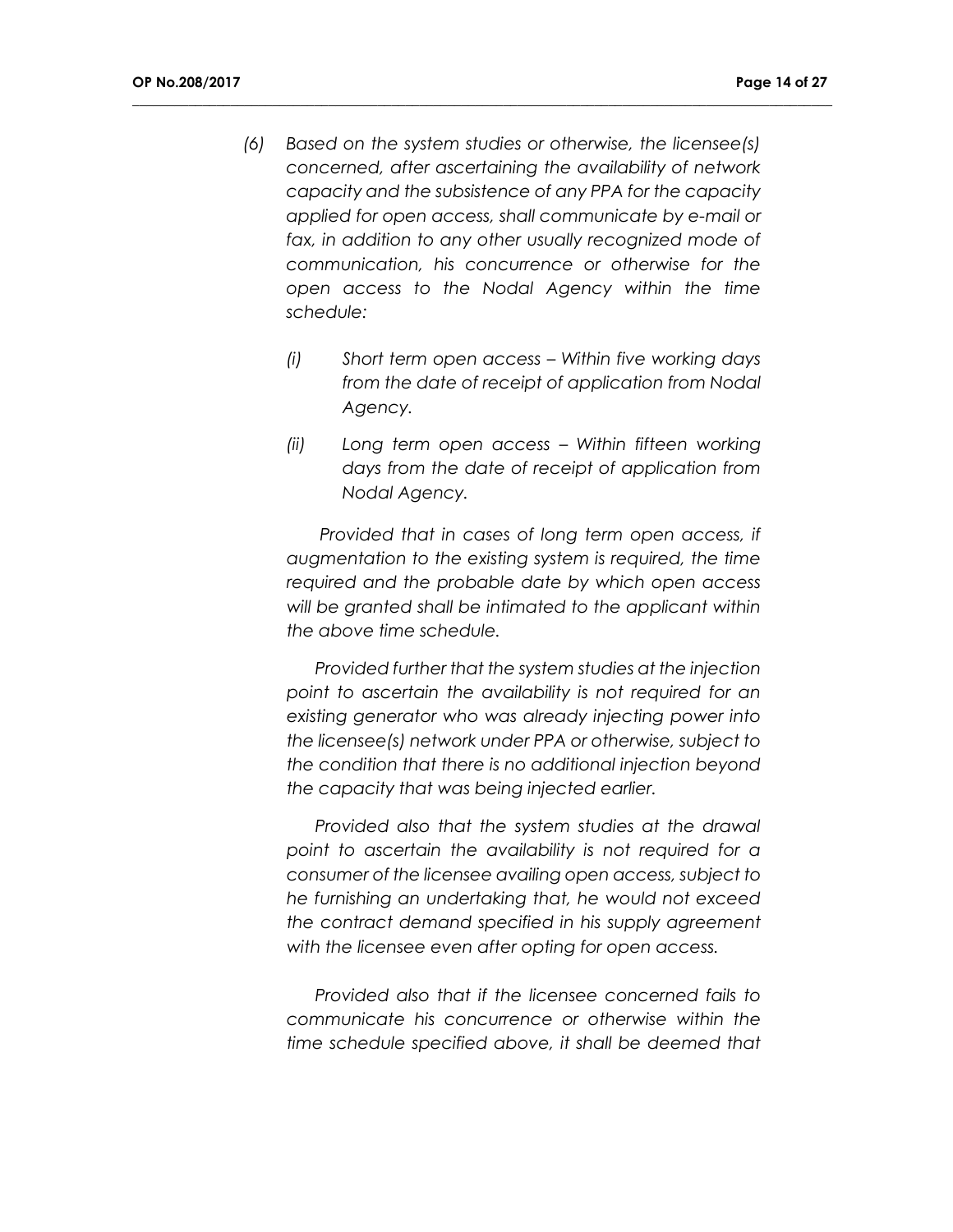*he has given his concurrence for the open access applied for.*

**\_\_\_\_\_\_\_\_\_\_\_\_\_\_\_\_\_\_\_\_\_\_\_\_\_\_\_\_\_\_\_\_\_\_\_\_\_\_\_\_\_\_\_\_\_\_\_\_\_\_\_\_\_\_\_\_\_\_\_\_\_\_\_\_\_\_\_\_\_\_\_\_\_\_\_\_\_\_\_\_\_\_\_\_\_\_\_\_\_\_\_\_\_\_\_\_\_\_\_\_**

*(7) The Nodal Agency shall communicate to the applicant by e-mail or fax, in addition to any other usually recognized mode of communication, the grant of open access or otherwise, within three working days following the day of receipt of the concurrence or otherwise from all the licensees concerned and in the absence of any such communication to the applicant from the Nodal Agency within five working days from the date of filing the application in the case of short-term open access and fifteen working days from the date of filing the application in the case of long-term open access, the open access applied for shall be deemed to have been granted, subject to system availability.*

 *Provided that in the case of deemed approval, where the Nodal Agency is of the opinion that open access cannot be allowed without system strengthening, it shall identify the scope of the work for system strengthening and the probable date from which the open access can be allowed shall be informed in writing accordingly within five working days from the date of receipt of agreement for wheeling of electricity.*

 *Provided further that during the pendency of application for grant of open access, the applicant shall not inject any energy to the licensee's network and the licensee shall not be liable to pay any charges for the energy injected during such period.*

 *Provided also that for any energy injected into the licensee's network from the date of grant of open access till the date of submission of agreement for wheeling, the applicant shall be entitled for payment of energy charges at Average Pooled Power Purchase cost [APPC] rate.*

*(8) The open access consumer shall execute the agreement for wheeling of electricity in duplicate or triplicate sets, as the case may be, and submit the same to the Nodal*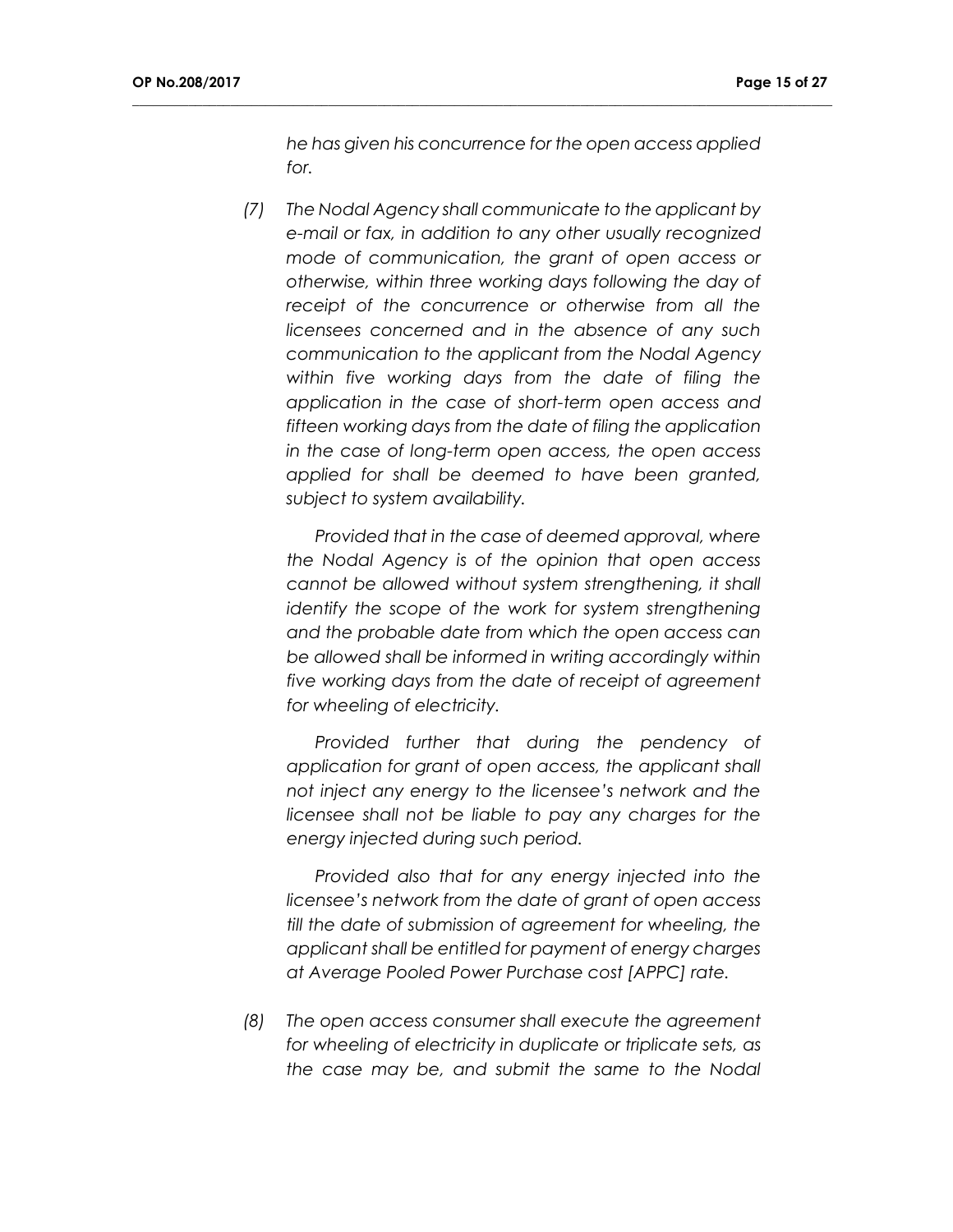*Agency and also the concerned licensee(s) within five working days following the day of receipt of the communication for grant of open access or from the date deemed grant of such open access, as the case may be, failing which the open access granted or deemed to have been granted shall stand cancelled.*

**\_\_\_\_\_\_\_\_\_\_\_\_\_\_\_\_\_\_\_\_\_\_\_\_\_\_\_\_\_\_\_\_\_\_\_\_\_\_\_\_\_\_\_\_\_\_\_\_\_\_\_\_\_\_\_\_\_\_\_\_\_\_\_\_\_\_\_\_\_\_\_\_\_\_\_\_\_\_\_\_\_\_\_\_\_\_\_\_\_\_\_\_\_\_\_\_\_\_\_\_**

 *Provided that in the case of deemed grant of open access, along with the agreement for wheeling of electricity, the applicant shall submit, an undertaking to the nodal agency, duly notarized, stating that the Nodal Agency has failed to communicate approval for open access or otherwise within the time specified in in the Regulations and enclose a copy of the acknowledgment, if any, given by the Nodal Agency or any other evidence in support of application having been delivered to the Nodal Agency.*

- *(9) On receipt of the aforesaid agreement, the licensee (s) concerned shall execute the agreement for wheeling of electricity by signing his copy of the agreement and forward it to the Nodal Agency within seven working days following the day of receipt of such agreement.*
- *(10) The effective date for commencement of operation of wheeling of electricity by the applicant shall be the date of receipt of the agreement for wheeling specified at Regulation (8) above by the licensees.*

 *Provided that the effective date shall also be applicable for banking in the case of solar, wind and mini-Hydel projects."*

(c) The amended Regulation 9 came into force with effect from 08.10.2015. There is no dispute that the claim made in the present Petition relates to a period subsequent to this amended Regulation No.9. Therefore, the rights and liabilities of the parties should be decided as per this amended Regulation.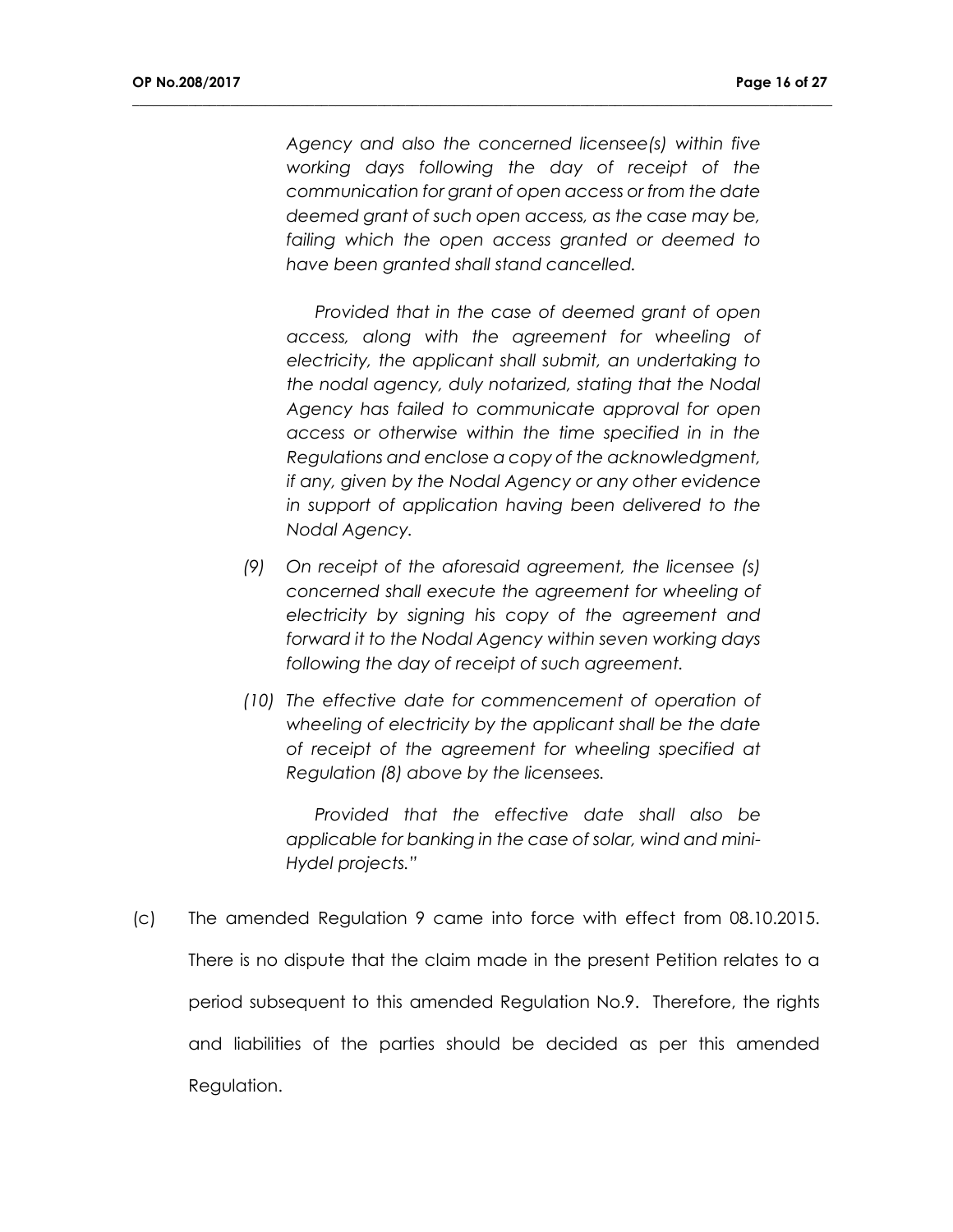(d) Clause 1 of the amended Regulation 9 provides for filing of an application for grant of open access before the Nodal Agency, which is the 1st Respondent (SLDC), by furnishing the required particulars and paying the prescribed processing fee and Bank Guarantee. Clause 2 provides for issuance of an acknowledgment for having received the application. Clause 3 provides for consequences of rejection of the application, for any deficiency or defect in it. Clause 4 provides for forwarding the application to the Licensees concerned, for ascertainment of the system availability and the subsistence of any PPA for the capacity applied for open access. Clause 5 provides for issuance of an acknowledgment by the concerned Licensee(s) for having received the application.

**\_\_\_\_\_\_\_\_\_\_\_\_\_\_\_\_\_\_\_\_\_\_\_\_\_\_\_\_\_\_\_\_\_\_\_\_\_\_\_\_\_\_\_\_\_\_\_\_\_\_\_\_\_\_\_\_\_\_\_\_\_\_\_\_\_\_\_\_\_\_\_\_\_\_\_\_\_\_\_\_\_\_\_\_\_\_\_\_\_\_\_\_\_\_\_\_\_\_\_\_**

(e) Clause 6 of the amended Regulation 9 provides for communicating the concurrence or otherwise of the Licensee(s) concerned, for the open access applied for, to the Nodal Agency, within the time schedule stated therein. The last proviso to Clause 6 provides that, if the Licensee concerned fails to communicate its concurrence or otherwise within the time specified, it shall be deemed that he has given his concurrence for the open access applied for. In the present case, the open access application relates to a long term open access. Therefore, if the Licensee concerned fails to convey his concurrence or otherwise, for the open access applied for, within 15 (fifteen) working days from the date of receipt of the application from the Nodal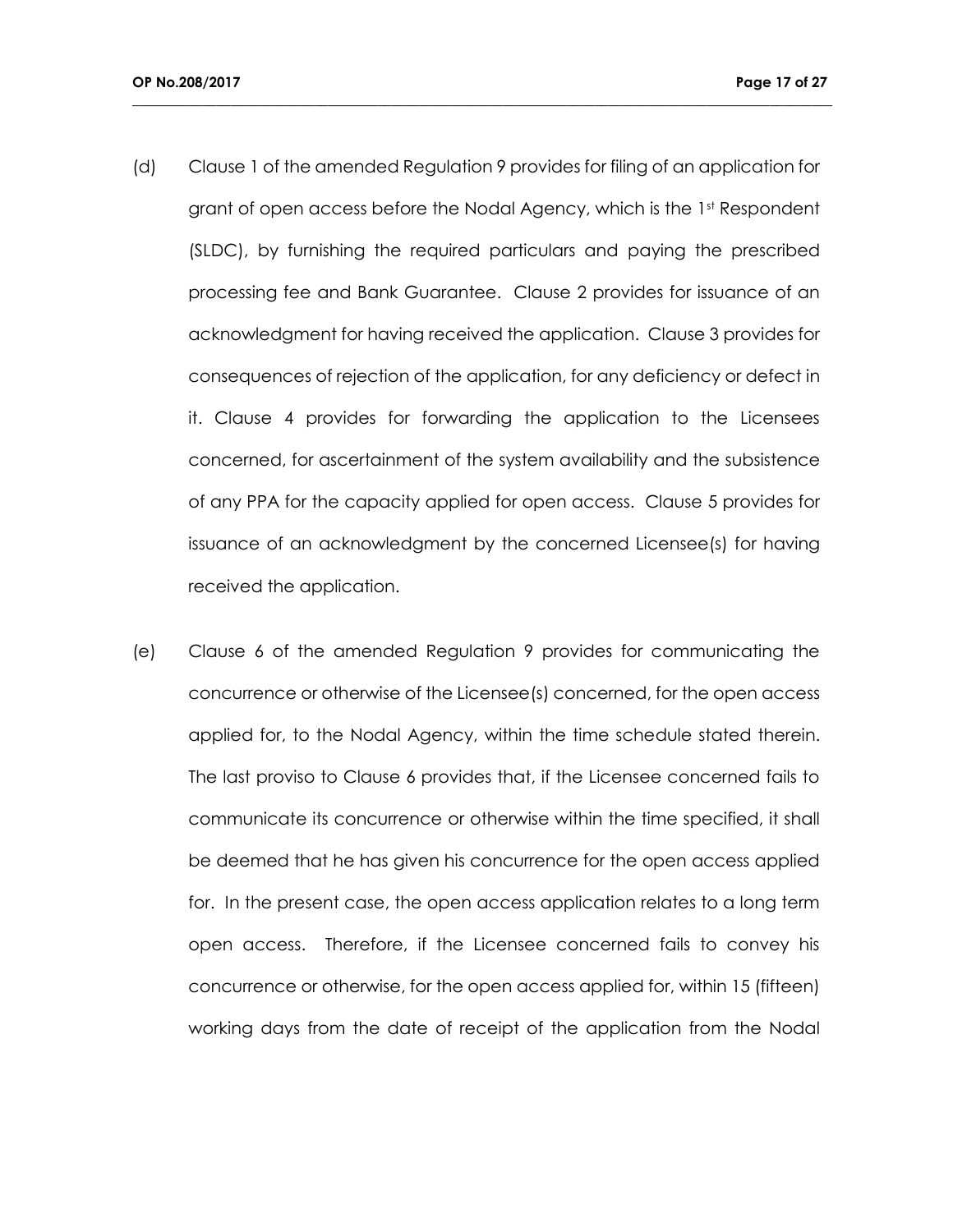Agency, it shall be deemed that the concurrence for the long term open access, applied for, has been granted.

- (f) Clause 7 provides that, the Nodal Agency should communicate to the Applicant, the grant of open access or otherwise, within 3 (three) working days, following the day of receipt of the concurrence or otherwise of open access from all the Licensees concerned and in the absence of such communication to the Applicant from the Nodal Agency, the open access applied for long term, shall be deemed to have been granted, subject to system availability. Therefore, Clause 7 provides for the intimation of grant of open access or otherwise and in the absence of such intimation, the deemed grant of open access.
- (g) Clause 8 provides that, the open access customer shall execute the agreement for wheeling of electricity, in duplicate or triplicate sets, as the case may be, and submit the same to the Nodal Agency and also the concerned licensee(s) within five working days following the day of receipt of the communication for grant of open access or from the date deemed grant of such open access, as the case may be, failing which the open access granted or deemed to have been granted shall stand cancelled. Clause 9 provides that, the licensee(s) concerned shall execute the agreement for wheeling of electricity by signing his copy of the agreement and forward it to the Nodal Agency within seven working days following the day of receipt of such agreement.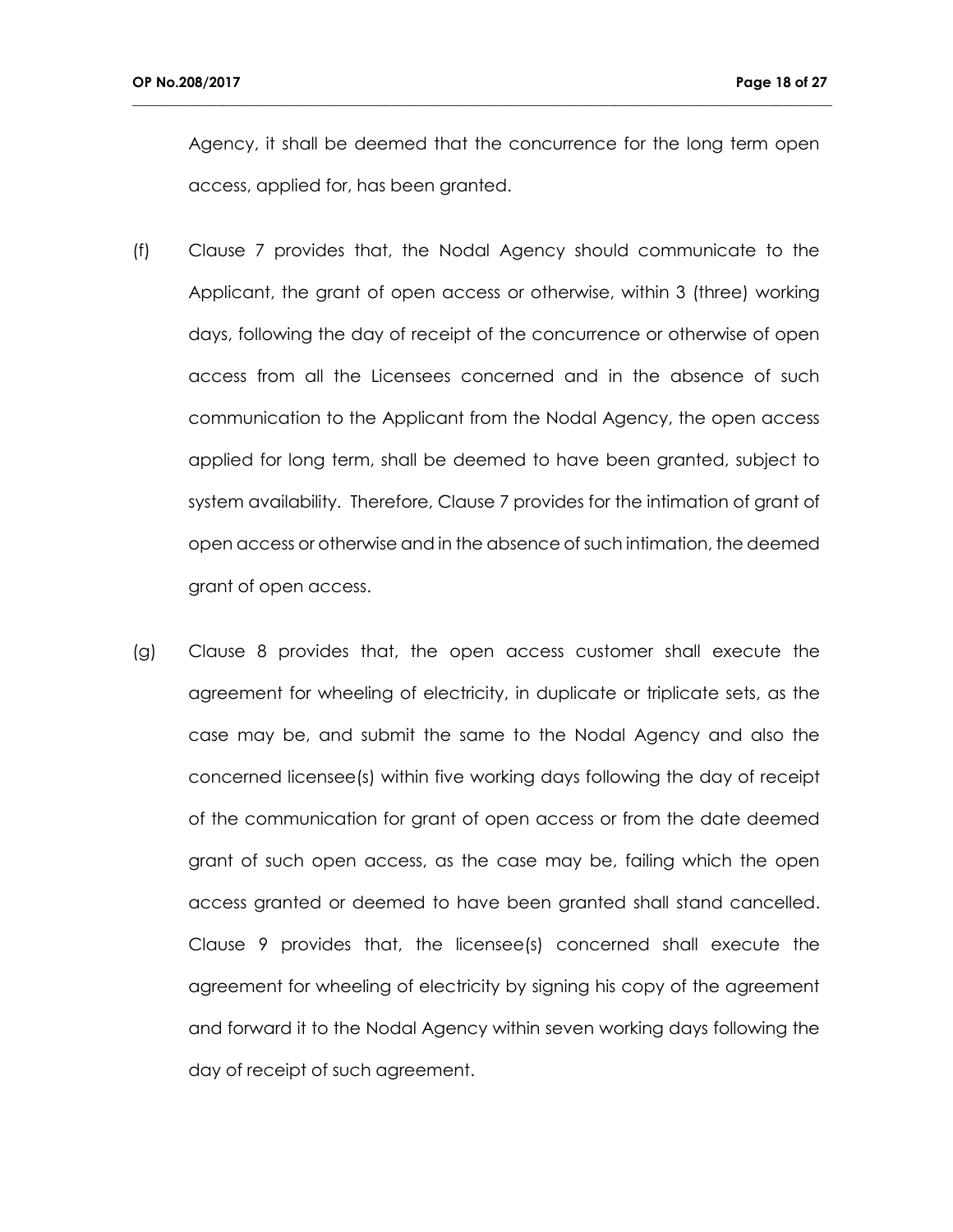(h) Clause 10 provides that, the effective date for commencement of operation of wheeling of electricity by the applicant shall be the date of receipt of the agreement by the licensee(s) for wheeling specified at Clause 8, stated above. Further, it provides that the effective date shall also be applicable for considering the banking of energy.

**\_\_\_\_\_\_\_\_\_\_\_\_\_\_\_\_\_\_\_\_\_\_\_\_\_\_\_\_\_\_\_\_\_\_\_\_\_\_\_\_\_\_\_\_\_\_\_\_\_\_\_\_\_\_\_\_\_\_\_\_\_\_\_\_\_\_\_\_\_\_\_\_\_\_\_\_\_\_\_\_\_\_\_\_\_\_\_\_\_\_\_\_\_\_\_\_\_\_\_\_**

(j) In the present case. The Petitioner has filed the application for long term open access on 08.03.2017. The 1st Respondent (SLDC) requested the Petitioner to produce the evacuation approval, for processing the application. Subsequently, the Petitioner, on 03.04.2017, produced the Corrigendum issued by the Government of Karnataka, stating to read the location of the Project in the Solar Park developed by a third party, which dispenses with the production of the evacuation approval by the Petitioner. Therefore, the Petitioner states that, at least 03.04.2017 may be considered as the date, on which the application for open access has been duly filed. The Petitioner states that, the long term open access, requested for, should have been granted, within 15 (fifteen) days from 03.04.2017, as per Clause 6. Assuming that, 03.04.2017 is taken as the date on which the open access application was duly filed, it should have been forwarded to the concerned Licensee, within 2 (two) working days, and thereafter, within 15 (fifteen) working days, the Licensee should have intimated the Nodal Agency about the grant or otherwise of the long term open access. Thereafter, the Nodal Agency should intimate the grant of open access or otherwise, within 3 (three)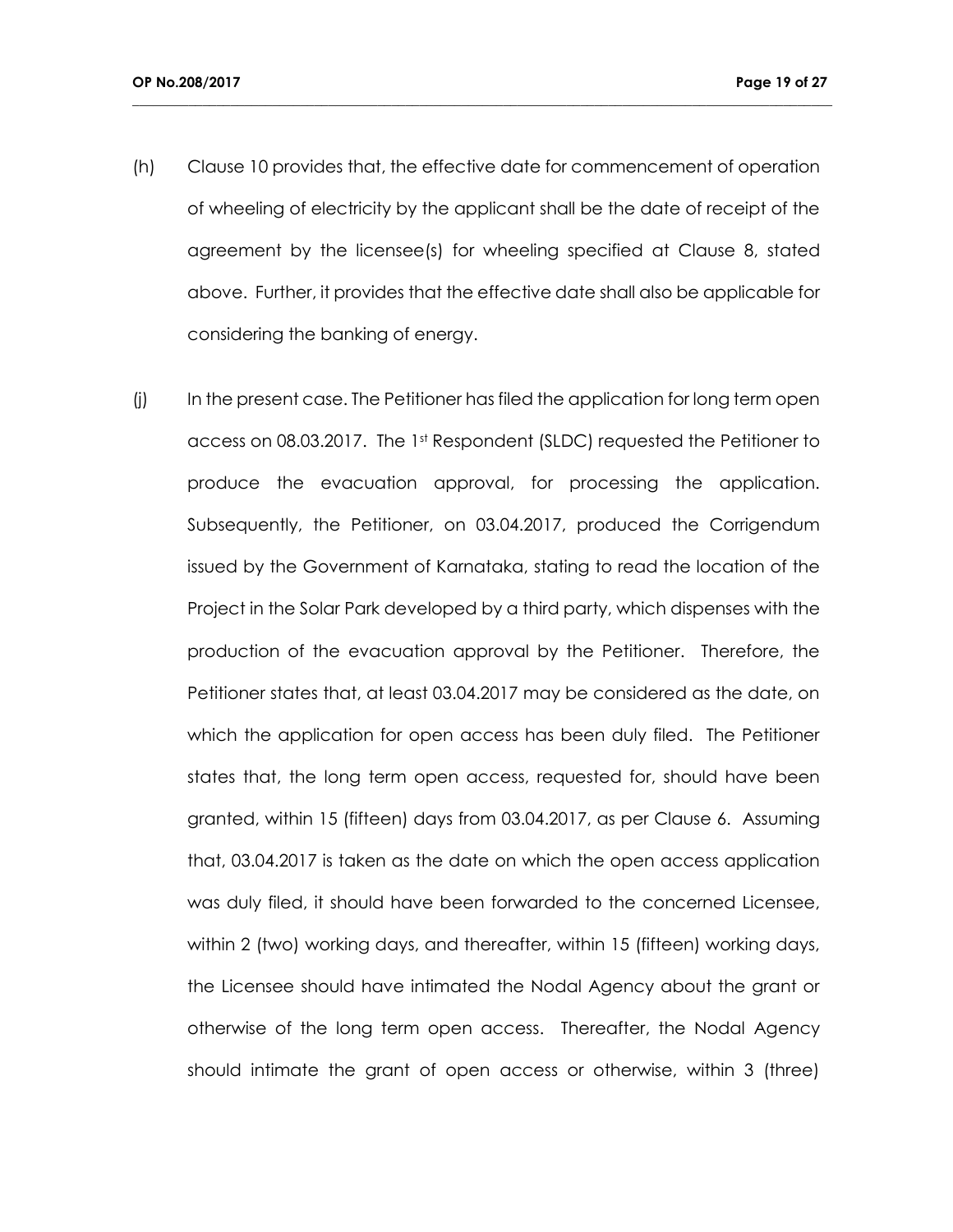working days from the date of receipt of the concurrence or otherwise for grant of the open access from the Licensee concerned. Therefore, within a period of 20 (twenty) working days from 03.04.2017, the grant or otherwise of the open access should have been intimated to the Petitioner. But, it is not within 15 (fifteen) days from 03.04.2017, as claimed by the Petitioner. The Petitioner has not counted 20 (twenty) working days from 03.04.2017, to ascertain, by which date the open access should have been granted. The Commission notes that, if the grant or otherwise of the long term open access was not intimated within the specified period, the open access, applied for, is deemed to have been granted. The Commission further notes that, within 5 (five) working days from the date of the deemed grant of open access, the Petitioner has to submit the required number of W&BA, with the signature of its authorized signatory and submit the same to the Nodal Agency and also to all the Licensees concerned; in default, the open access, deemed to have been granted, shall stand cancelled. In that event, the Petitioner has to apply, afresh, for grant of open access. Therefore, we are of the considered opinion that, in the facts of the present case, 18.04.2017 cannot be considered as the date, on which the open access should have been granted, as contended by the Petitioner. If the grant of open access was not communicated by the Nodal Agency to the Petitioner, within the stipulated period, the open access is deemed to have been granted and within 5 (five) working days from the date of communication of the grant of open access, or the deemed grant of open access, the Petitioner should file the required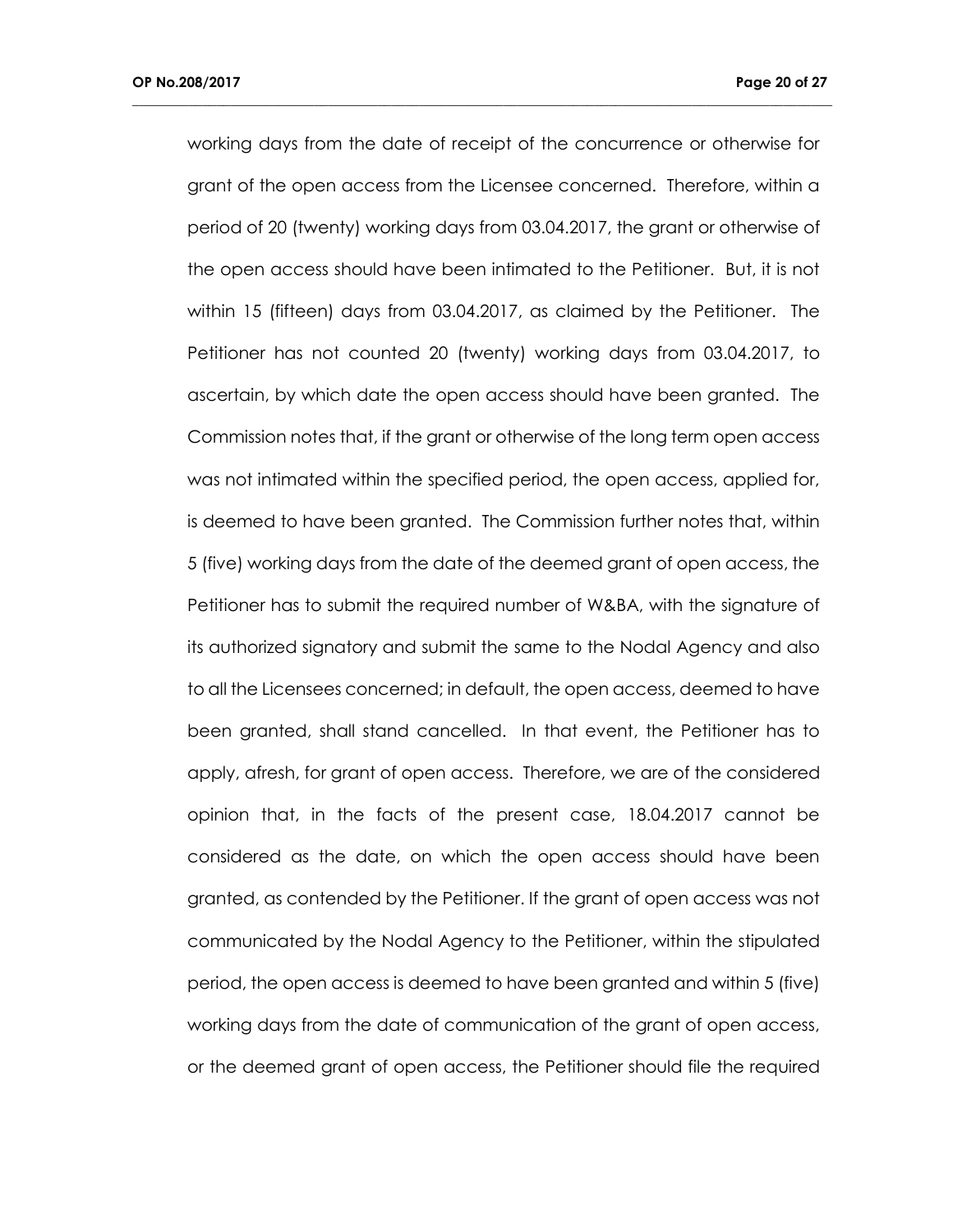number of W&BA to the Nodal Agency and also to the other Licensees concerned. Therefore, in the light of the amended Regulations, as noted above, the question of delay in grant of open access, does not arise. In the case of any delay in grant of open access beyond the specified period, the deemed grant of open access comes into play. In either case, the Petitioner had to file the required number of W&BA, within the stipulated time. If the Petitioner commits default in filing the required number of W&BA, the open access granted, or deemed to have been granted, stands cancelled. Therefore, any applicant for open access cannot blame that there was delay in grant of open access.

**\_\_\_\_\_\_\_\_\_\_\_\_\_\_\_\_\_\_\_\_\_\_\_\_\_\_\_\_\_\_\_\_\_\_\_\_\_\_\_\_\_\_\_\_\_\_\_\_\_\_\_\_\_\_\_\_\_\_\_\_\_\_\_\_\_\_\_\_\_\_\_\_\_\_\_\_\_\_\_\_\_\_\_\_\_\_\_\_\_\_\_\_\_\_\_\_\_\_\_\_**

(k) The 1st Respondent (SLDC) granted the long term open access, as per letter dated 05.05.2017 (ANNEXURE – P6). In this letter, it was specifically instructed that, the Petitioner should submit the W&BA, as per the standard Format, to each of the Respondents 2 to 4, and also to pay the Security Deposit, etc., as stated in the said letter. In response to this letter, the Petitioner addressed the letter dated 05.05.2017 (ANNEXURE – P7) to the 2<sup>nd</sup> Respondent (BESCOM), stating that, "with reference to the above subject, we are submitting the draft copy of the Wheeling and Banking Agreement for your review and confirmation, to sign the Agreement." This letter would show that, the Petitioner has submitted only one set of the W&BA to the 2<sup>nd</sup> Respondent (BESCOM). In paragraph-8 of the Petition, it is stated that, after receipt of the communication granting the open access, the Petitioner submitted the W&BA, in the standard Format, with his signature, to the  $2<sup>nd</sup>$  Respondent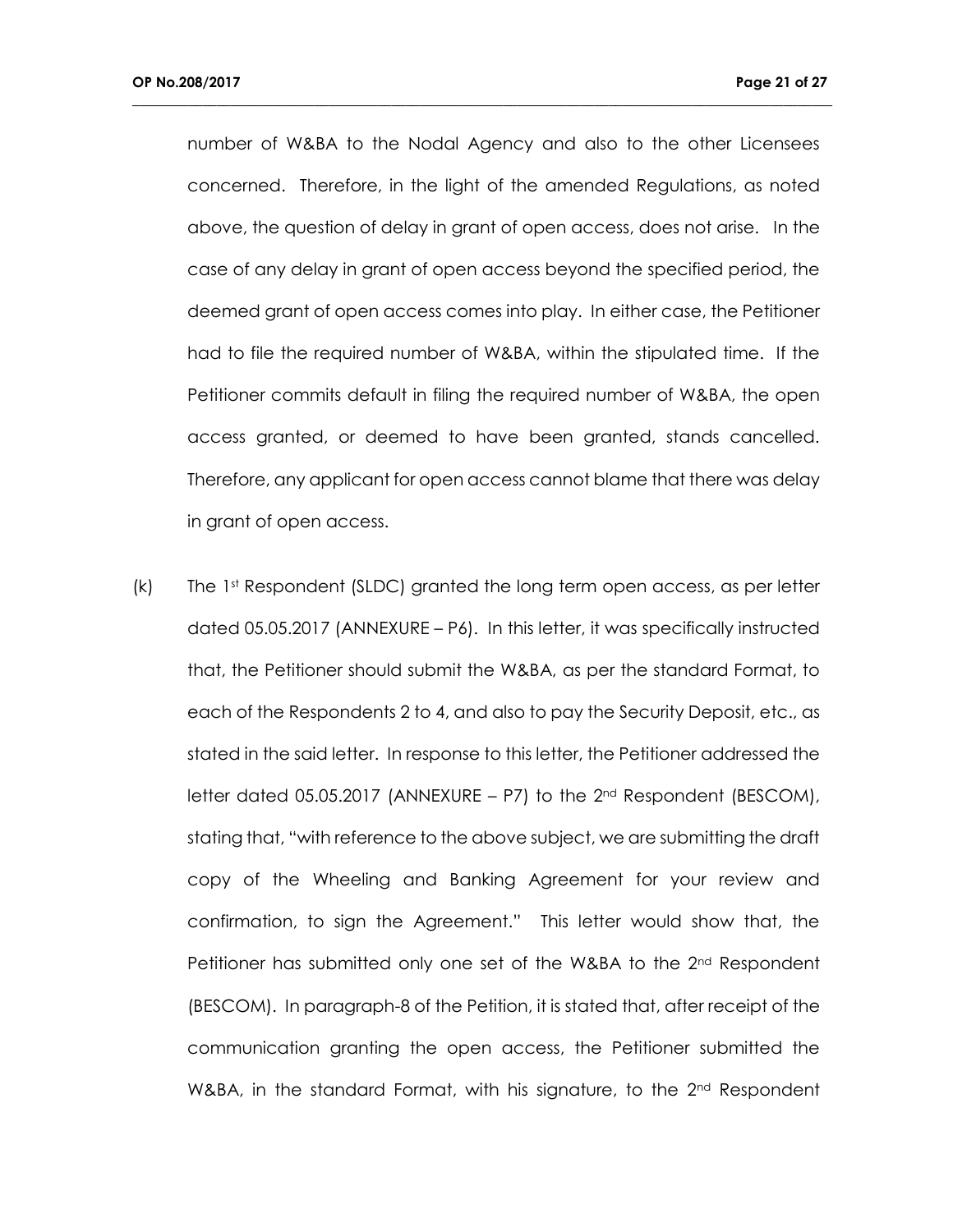(BESCOM), for its signature and for further circulation of the same to the Respondents 3 and 4, for their execution of the W&BA. In the Petition, the Petitioner does not claim that, it had submitted the required number of the W&BA to each of the Licensees concerned, as required in Clause 8. The consequence of it would be that, the open access granted, would stand cancelled. Since the open access granted stands cancelled, the Petitioner cannot claim that the effective date for commencement of the operation of wheeling of electricity should be the date of receipt of the Agreement for wheeling, specified in Clause 10 and further, it cannot claim compensation for the energy injected into the Grid, from the date of grant of open access till the date of submission of Agreement for wtheeling, as provided in the last proviso to Clause 7.

**\_\_\_\_\_\_\_\_\_\_\_\_\_\_\_\_\_\_\_\_\_\_\_\_\_\_\_\_\_\_\_\_\_\_\_\_\_\_\_\_\_\_\_\_\_\_\_\_\_\_\_\_\_\_\_\_\_\_\_\_\_\_\_\_\_\_\_\_\_\_\_\_\_\_\_\_\_\_\_\_\_\_\_\_\_\_\_\_\_\_\_\_\_\_\_\_\_\_\_\_**

(l) It is contended on behalf of the Petitioner that, the delay in signing of the W&BA, by the Respondents, is not relevant for reckoning the commencement of the operation of wheeling of electricity, but the effective date for the commencement of the operation of wheeling should be taken as the date on which the W&BA was submitted to the 2nd Respondent (BESCOM), i.e., 06.05.2017. This contention could have been accepted, had the Petitioner submitted the required number of W&BA, with his signature, to the Nodal Agency as well as the other Licensees concerned. Therefore, the Petitioner's contention, in this regard, cannot be accepted.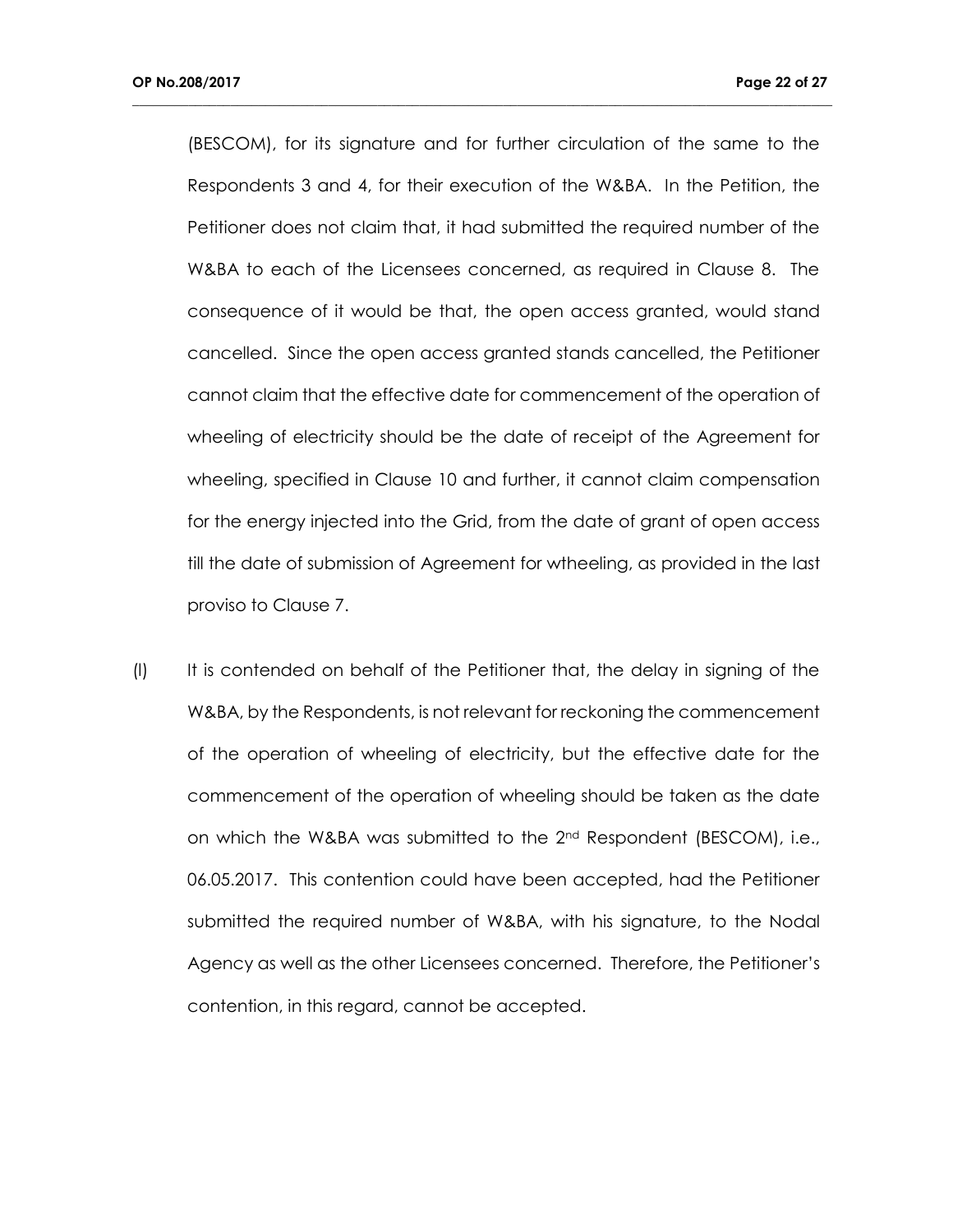(m) The Amended Open Access Regulations, 2015, has been framed in order to avoid any delay in the grant of open access and commencement of the operation of wheeling of electricity. For this purpose, the said Regulations stipulate the timeline for each activity and in default, the grant of deemed open access, to ensure that the parties to the transaction should act, in all alertness, so that the interest of the open access customer is protected. There were allegations that the SLDC and the ESCOMs would cause delays in the execution of the W&BAs, causing loss to the Generators, who applied for open access. To overcome this situation, the existing Open Access Regulations were amended. Any benefit of credit of the wheeled energy or payment of compensation for the energy injected, could be considered only when the open access customer strictly follows the amended Regulations, in its letter and spirit. Any open access customer cannot claim ignorance of law as a ground for excusing himself for any deviations from the procedure specified.

- (n) For the above reasons, we answer Issue Nos.(1) and (2), in the negative.
- 8) **ISSUE No.(3):** *Whether the Petitioner is entitled to compensation for the energy injected into the Grid during the period prior to the date of commencement of wheeling, on the principles stated in Section 70 of the Indian Contract Act, 1872?*
- (a) Section 70 of the Indian Contract Act, 1872, reads thus:
	- *"70. Obligation of person enjoying benefit of non-gratuitous act.- Where a person lawfully does anything for*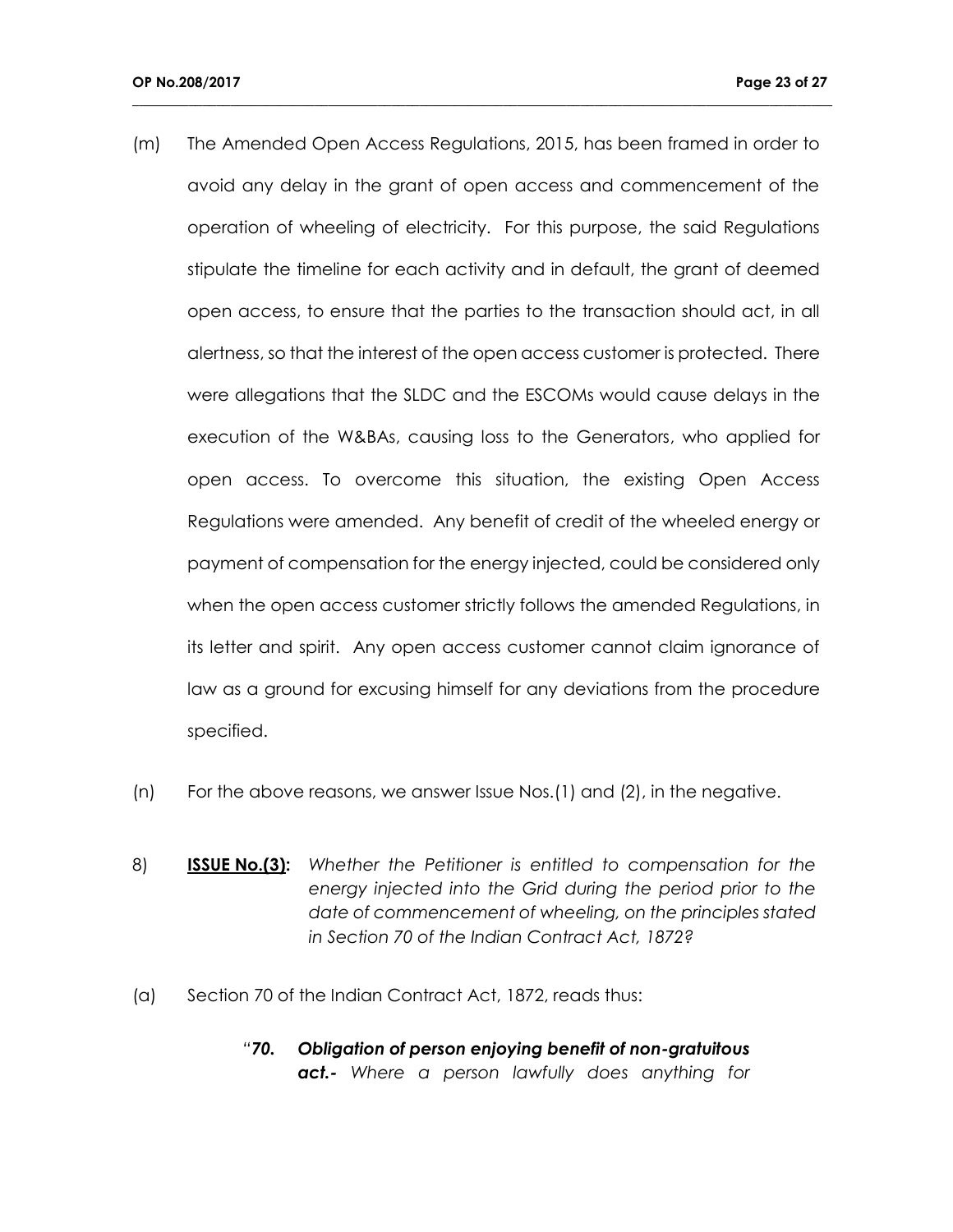*another person, or delivers anything to him, not intending to do so gratuitously, and such other person enjoys the benefit thereof, the latter is bound to make compensation to the former in respect of, or to restore, the thing so done or delivered."*

- (b) The Petitioner has contended that, the energy injected into the Grid has been utilized by the 2nd Respondent (BESCOM) or the other ESCOMs and they have collected the energy charges from various consumers, therefore, the 2nd Respondent (BESCOM) or the other ESCOMs are making wrongful gain, at the cost of the Petitioner, and they cannot retain the unjust enrichment.
- (c) On the other hand, the Respondents have contended that, the electrical energy injected into Grind cannot be stored and it would be consumed, instantaneously and there would be no option for the Respondents, either to accept or reject the said energy and such injection of power into the Grid is detrimental to the Grid discipline. It is also contended that, if a Generator injects energy without a Schedule or a PPA, the Utility would not be in a position to make effective use of such energy, as most often, it is not possible to ascertain, where exactly the energy was utilized, whether within the State or outside the State, depending upon the demand for consumption.
- (d) We have gone through the various decisions, relied upon by the parties, in support of their respective contentions. We find that, though, earlier, in certain cases, compensation was awarded, for the energy injected into the Grid prior to entering into a commercial Agreement, on the basis of the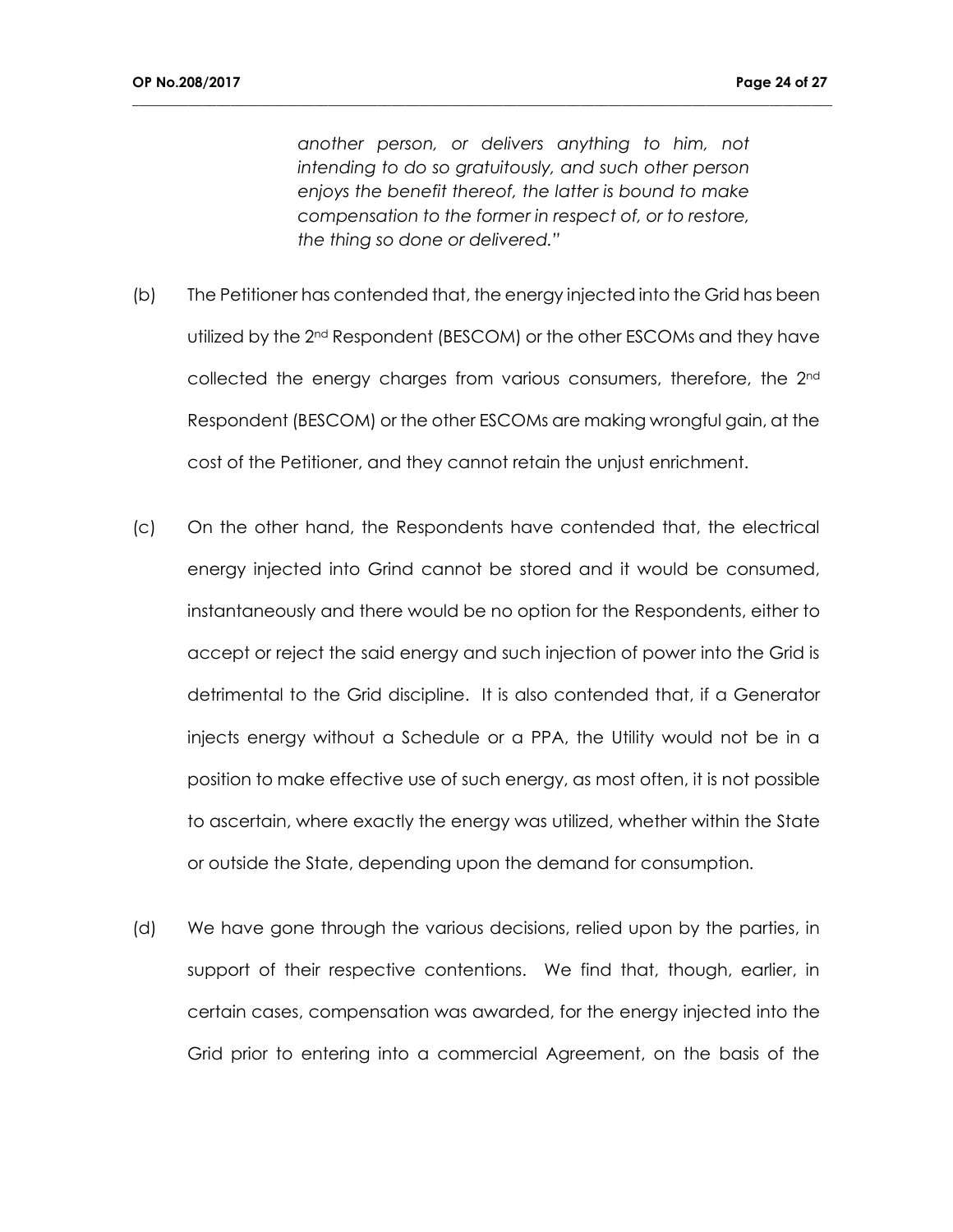principles stated in Section 70 of the Indian Contract Act, 1872, the recent decisions of the Hon'ble ATE, would clearly establish that, for the injection of such power into the Grid, no compensation can be granted. The following are the recent decisions of the Hon'ble ATE, in this regard:

**\_\_\_\_\_\_\_\_\_\_\_\_\_\_\_\_\_\_\_\_\_\_\_\_\_\_\_\_\_\_\_\_\_\_\_\_\_\_\_\_\_\_\_\_\_\_\_\_\_\_\_\_\_\_\_\_\_\_\_\_\_\_\_\_\_\_\_\_\_\_\_\_\_\_\_\_\_\_\_\_\_\_\_\_\_\_\_\_\_\_\_\_\_\_\_\_\_\_\_\_**

- (i) Appeal No.120/2016, decided on 08.05.2017, in the case of *Kamachi Sponge & Power Corporation Ltd., -Vs- Tamil Nadu Generation and Distribution Corporation Limited (TANGEDCO) and another;*
- (i) Appeal No.117/2016, decided on 13.09.2017, in the case of *Renew Wind Energy Pvt.Ltd. –Vs- Karnataka Electricity Regulatory Commission and others*; and,
- (ii) Appeal No.37/2016, decided on 08.02.2019, in the case of *Lalpur Wind Energy Pvt. Ld., -Vs- Karnataka Electricity Regulatory Commission and others*.

As contended by the Respondents, it is not possible to ascertain, which consumer of which Distribution Licensee consumes the energy injected into the Grid. In the present case, the other Distribution Licensees, apart from the  $2^{nd}$  Respondent, are not parties. It is not established that, the  $2^{nd}$  Respondent alone utilized the injected energy, for which the present claim is made. It may be noted that, to support such a claim there must be an obligation, either express or implied, to pay.

(e) We find that, the open access granted, has stood cancelled, as per the relevant provisions of the Amended Open Access Regulations, 2015, as the Petitioner has failed to furnish the W&BA to all the Licensees concerned, within the stipulated time. Therefore, on the principles stated in Section 70 of the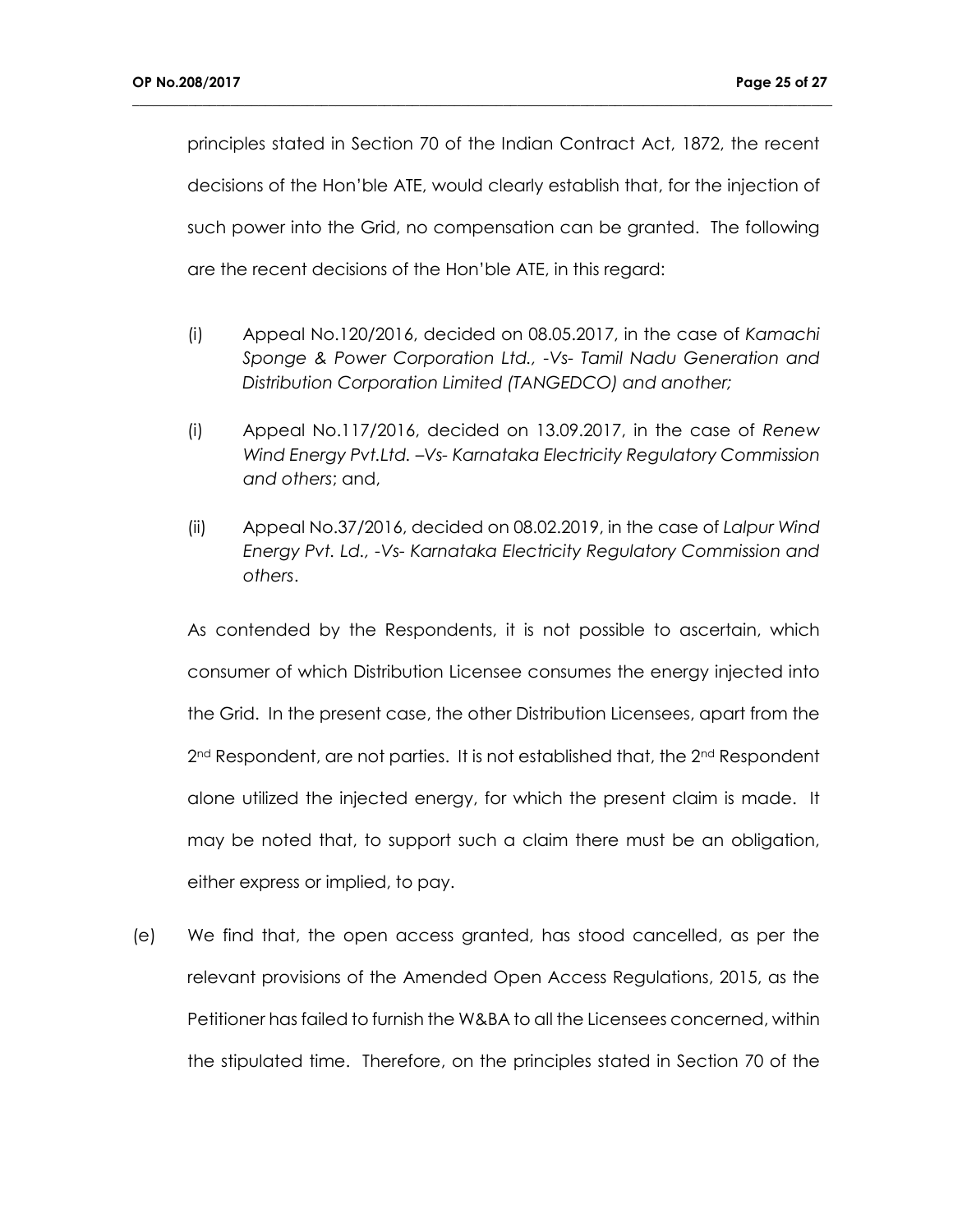Indian Contract Act, 1872, no relief can be granted to the Petitioner, for the energy injected prior to 01.06.2017.

**\_\_\_\_\_\_\_\_\_\_\_\_\_\_\_\_\_\_\_\_\_\_\_\_\_\_\_\_\_\_\_\_\_\_\_\_\_\_\_\_\_\_\_\_\_\_\_\_\_\_\_\_\_\_\_\_\_\_\_\_\_\_\_\_\_\_\_\_\_\_\_\_\_\_\_\_\_\_\_\_\_\_\_\_\_\_\_\_\_\_\_\_\_\_\_\_\_\_\_\_**

(f) During the arguments, the Petitioner relied upon Article 5.6 of the W&BA dated 01.06.2017, for the purpose of claiming charges for the energy injected prior to the execution of the W&BA. The said Article reads thus:

> *"Charges for infirm power: The infirm energy injected during the period from trial operation date after synchronization up to the commercial operation date shall be deemed to be sold to the BESCOM in whose jurisdiction the project is located and shall be paid for by such BESCOM at the applicable average pooled power purchase cost determined by the Commission."*

- (g) A reading of the above Article would show that, it applies only to the infirm energy injected into the Grid, where trial operation is required after synchronization of the Project, till the date of declaration of its commercial operation. In the present case, the Project, in question, being a Solar Project, there was no need for declaration of the commercial operation, after synchronization with the Grid. The Commissioning Certificate of the present Solar Power Project would show that, the date of synchronization itself has been shown as the date of commissioning of the Project. It is submitted that, there were no trial operations after synchronization, for declaring the Commercial Operation Date of the present Project. Therefore, on this ground, the Petitioner cannot claim any charges or compensation.
- (h) For the above reasons, we answer Issue No.(3), in the negative.